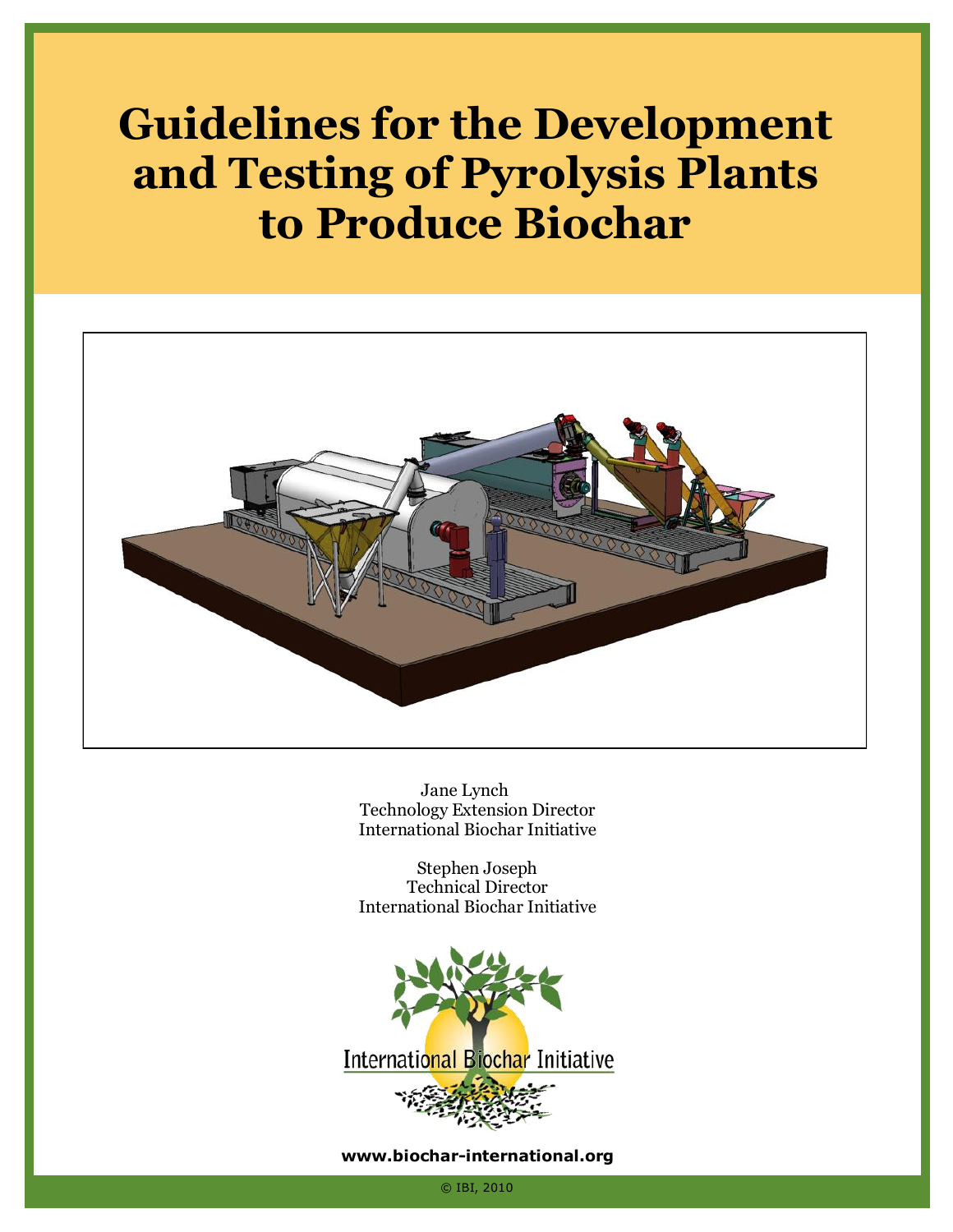**Acknowledgements: The authors would like to thank Cordner Peacocke, Robert Brown and KC Das for reviewing and commenting on this material.**

*Disclaimer: This document has been produced as a guideline to provide advice on equipment design and testing and biochar application. It is not an exhaustive guideline and does not provide comprehensive evaluation of the potential hazards possible in the design and testing of pyrolysis plants. The International Biochar Initiative accepts no responsibility and recommends the use of professional engineers for proper system design.*

#### **Document Version Information:**  Ver. 1.1, 7 June 2010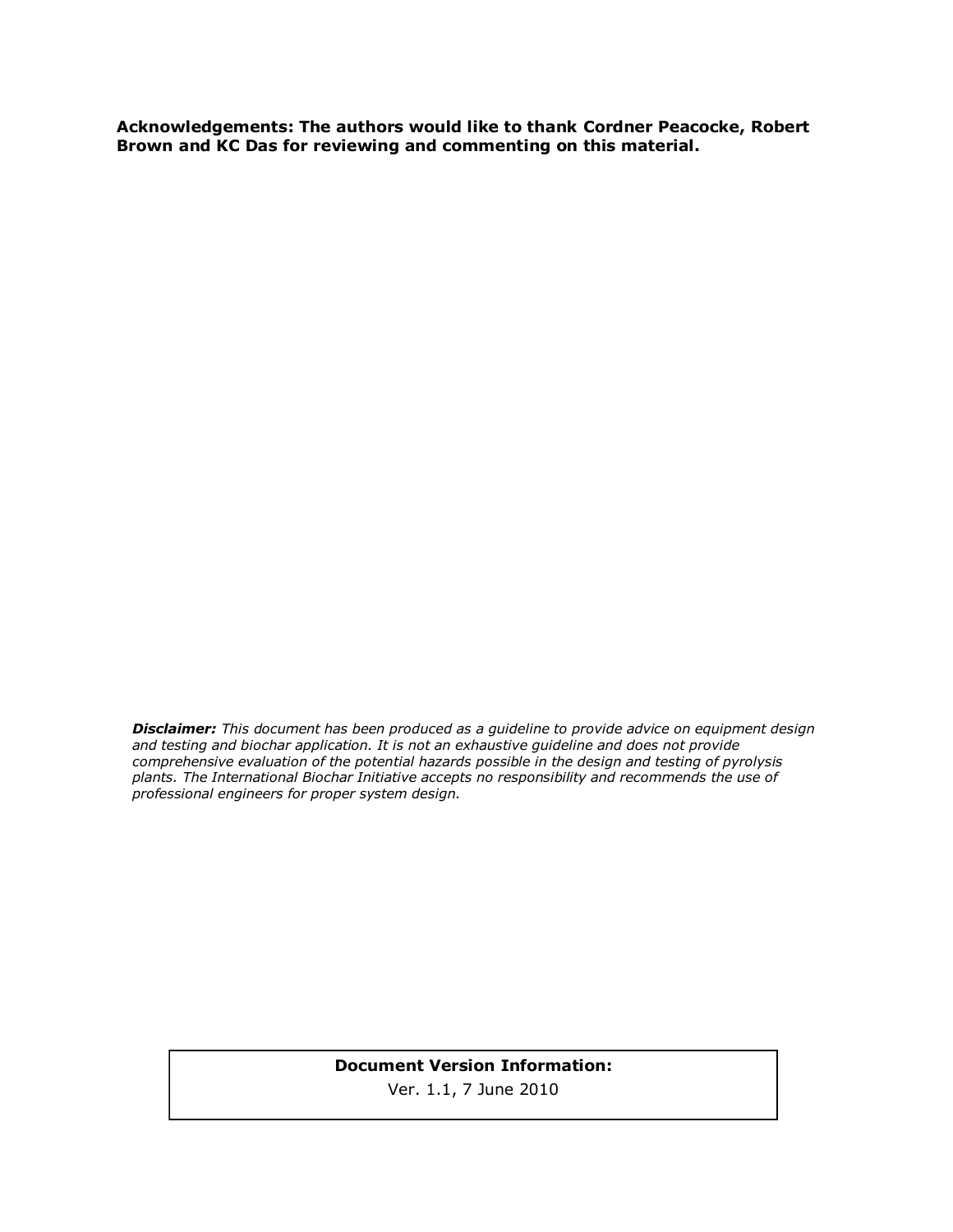# **Table of Contents**

| 1.        |             |        |                                                                     |  |
|-----------|-------------|--------|---------------------------------------------------------------------|--|
|           |             |        |                                                                     |  |
| <u>2.</u> |             |        | THE DESIGN PHASE - SAFE, EFFICIENT, APPROPRIATE  6                  |  |
|           |             |        |                                                                     |  |
|           |             |        |                                                                     |  |
|           | 2.1.2.      |        | Develop a Process Flow Diagram and Mass and Energy Balances  9      |  |
|           | 2.1.3.      |        | Process and Instrumentation Diagram (PID)12                         |  |
|           | 2.1.4.      |        |                                                                     |  |
|           | 2.1.5.      |        |                                                                     |  |
|           | 2.1.6.      |        |                                                                     |  |
|           |             | 2.1.7. |                                                                     |  |
|           |             |        |                                                                     |  |
|           |             |        |                                                                     |  |
|           | 2.2.2.      |        |                                                                     |  |
|           |             | 2.2.3. |                                                                     |  |
|           | 2.2.4.      |        |                                                                     |  |
|           |             | 2.2.5. |                                                                     |  |
| 3.        |             |        |                                                                     |  |
|           | 3.1.        |        |                                                                     |  |
|           | 3.2.        |        |                                                                     |  |
|           | 3.3.        |        | Storage and Handling of Feedstock and Biochar 18                    |  |
|           | 3.4.        |        | Preparation of Equipment Required for Testing18                     |  |
|           |             |        | 4. TESTING THE PLANT - WHAT DO WE WANT TO KNOW? 18                  |  |
|           | <u>4.1.</u> |        |                                                                     |  |
|           | <u>4.2.</u> |        | Operating Procedures that Produce Desired Product Characteristics19 |  |
|           | 4.3.        |        |                                                                     |  |
|           |             |        |                                                                     |  |
|           |             |        |                                                                     |  |
|           | 5.1.        |        | Feedstock Preparation, Storage, Handling and Loading20              |  |
|           |             |        |                                                                     |  |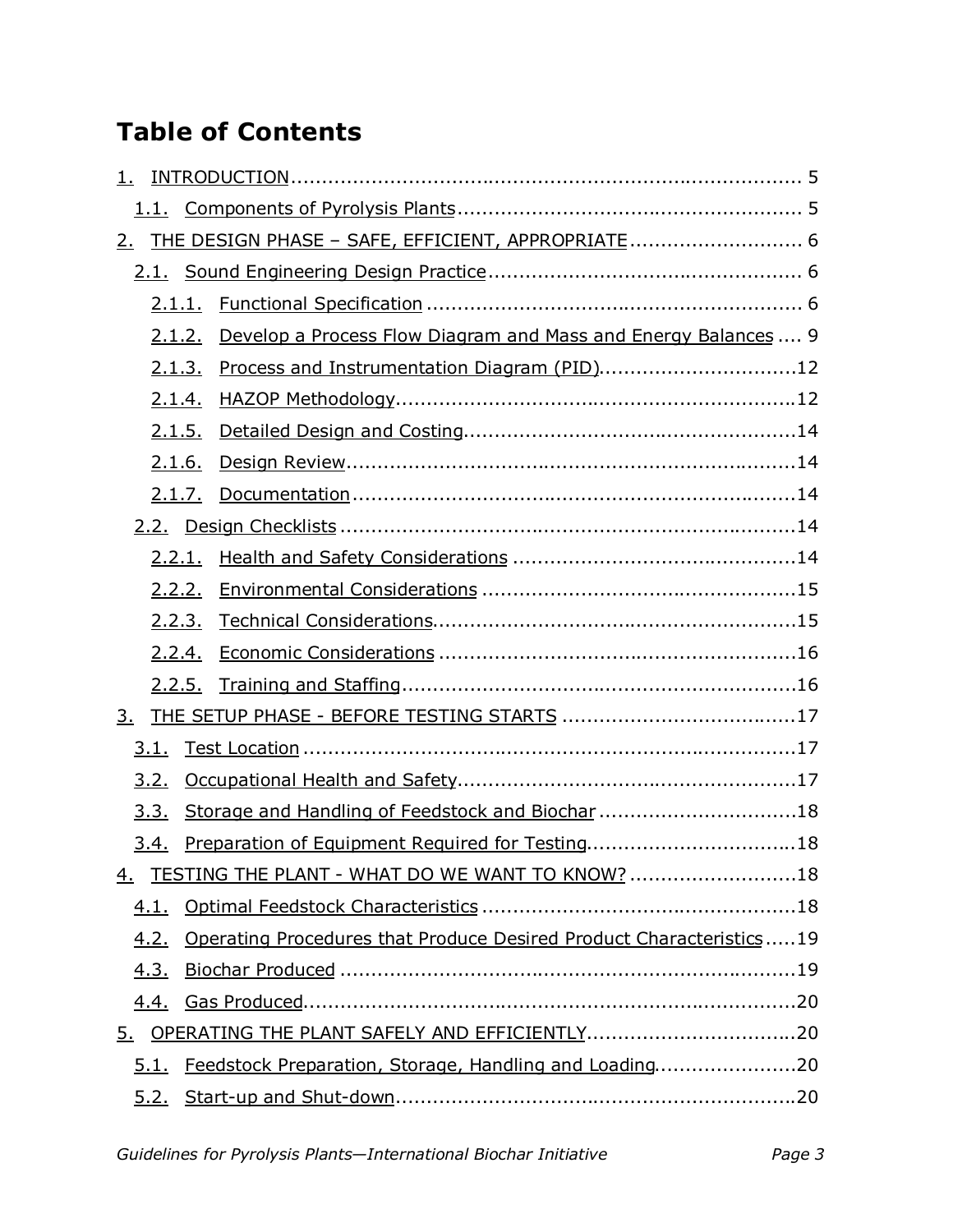| 5.3.      |                                                                 |  |
|-----------|-----------------------------------------------------------------|--|
| 5.4.      |                                                                 |  |
| 5.5.      |                                                                 |  |
| <u>6.</u> |                                                                 |  |
| 6.1.      |                                                                 |  |
| 6.2.      |                                                                 |  |
| 6.3.      | Running the Equipment: Conditions and variables 23              |  |
| 6.4.      |                                                                 |  |
|           |                                                                 |  |
|           |                                                                 |  |
|           | 6.5.2.                                                          |  |
|           | 6.5.3. Adsorption and Cation Exchange Capacity Testing  25      |  |
|           |                                                                 |  |
|           |                                                                 |  |
|           |                                                                 |  |
| 7.        |                                                                 |  |
|           | APPENDIX A: EXAMPLES OF ENVIRONMENTAL PROTECTION LEGISLATION 27 |  |
|           |                                                                 |  |
|           |                                                                 |  |
|           | APPENDIX D: PROCESS INSTRUMENTATION DIAGRAM  30                 |  |
|           |                                                                 |  |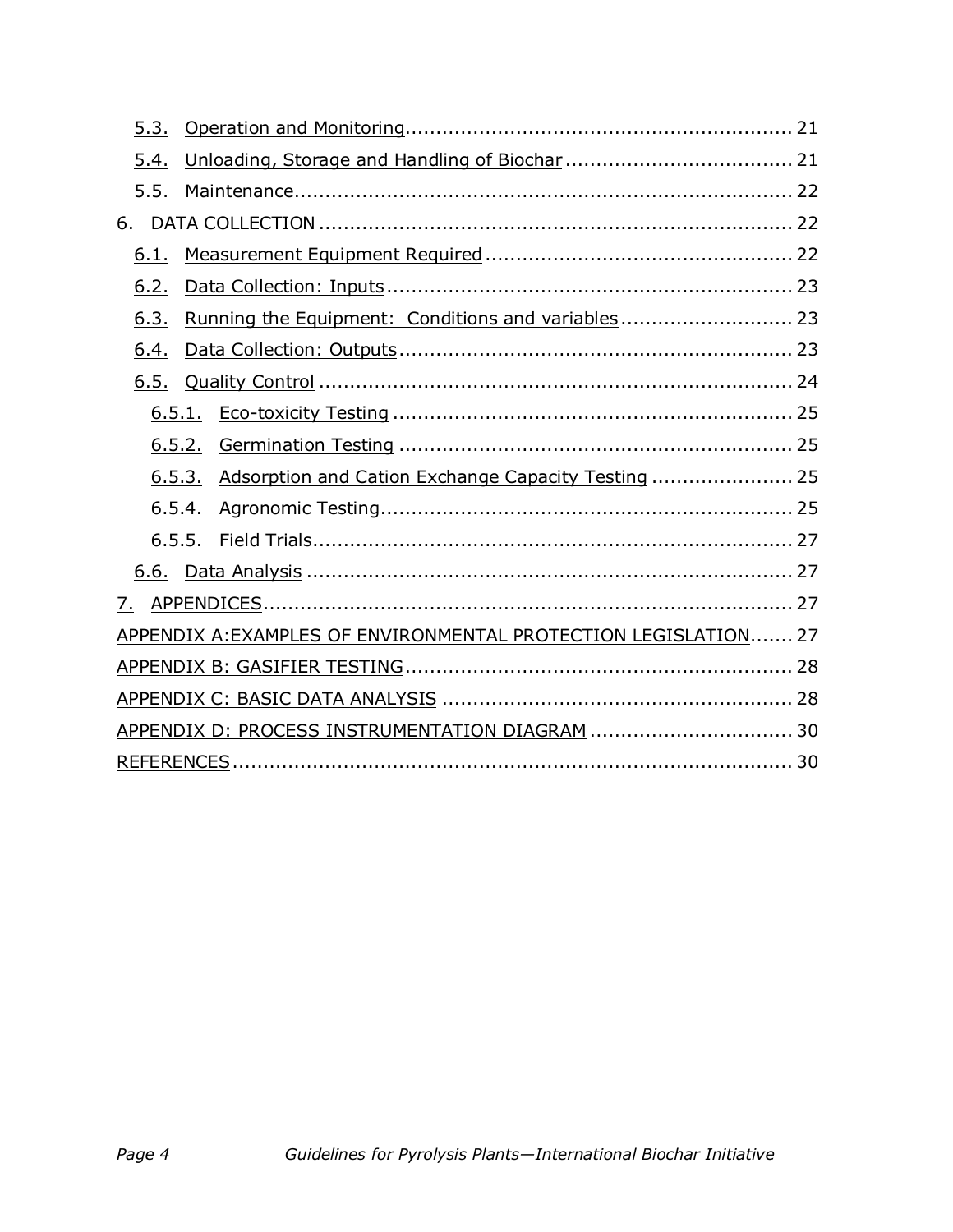# **1. INTRODUCTION**

This document was produced to assist in the development and testing of small pyrolysis plants and provides advice on equipment design and testing as well as the specification and testing of the biochar product.

The International Biochar Initiative encourages innovation and development of biochar production technologies at all scales. Because there are personal and environmental health and safety risks inherent in producing biochar, IBI has developed these Guidelines to assist in the safe and effective development and testing of biochar production technologies. The top concerns are to:

- Ensure the safety of equipment operators and the general public
- Minimise emissions of atmospheric contaminants
- Produce biochar that is suitable for soil application (refer to documentation of International Biochar Initiative's Characterisation Workgroup for parameters).

IBI seeks to promote biochar for environmental management and biochar production methods which are safe and beneficial for people and the environment. You can find more information about the IBI and about biochar at the IBI website:

#### **www.biochar-international.org**

# **1.1 Components of Pyrolysis Plants**

Pyrolysis is the thermal degradation of biomass under the absence of oxygen. Pyrolysis results in three products: biochar, non-condensable gases and condensate (tars and water). The proportion of each is a strong function of the feedstock and the operating conditions of the pyrolyser. Some systems (slow pyrolysers) focus on biochar production with syngas as the major co-product, while other systems (fast pyrolysers) focus on bio-oil (condensate) production with biochar as the major co-product. These guidelines focus on slow pyrolysers.

Depending on the size and complexity of the pyrolysis plant, the main components of a pyrolysis plants include: pre-processing equipment (e.g. grinding, drying, chipping, sieves or screens), materials handling (belt conveyors, storage bins) and feeding equipment (feed screws, lock hoppers, feed belts), dryer (as required), biochar kiln, burners including syngas burners, gas cleaning, cooling and/or quenching equipment, instrumentation, and electrical equipment including generators.

The outline of a Functional Specification for Pyrolysis Plant in 2.1.1.1 provides an example of the scope of components which may be part of a plant. The Process Flow Diagram in 2.2 and the Process and Instrumentation Diagram in 2.4 provide illustrations of different pyrolysis plants.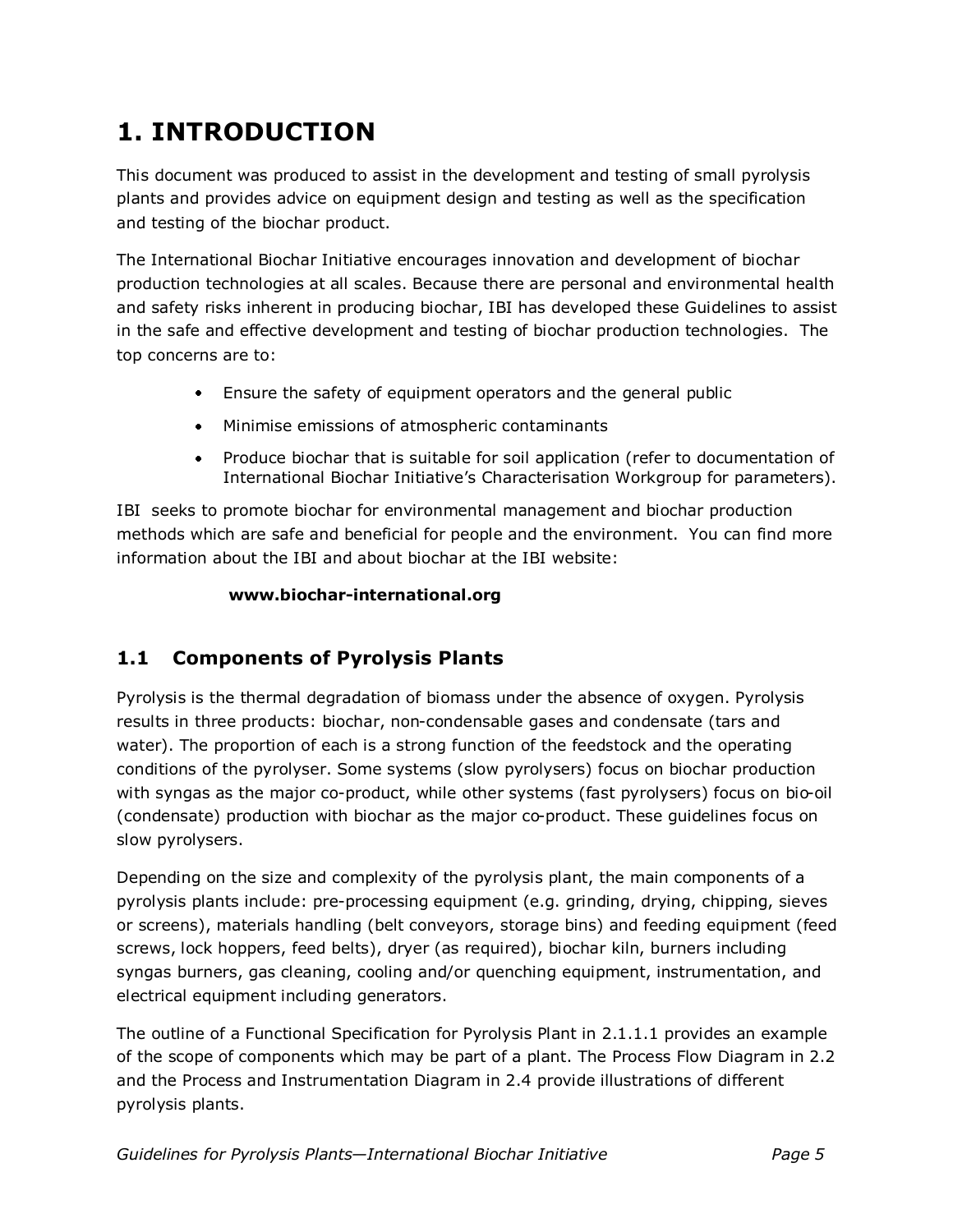# **2. THE DESIGN PHASE – SAFE, EFFICIENT, APPROPRIATE**

Good quality biochar manufactured safely and efficiently starts with good equipment design.

The biochar community is growing every day. There are people and resources available to assist with the design process. Others may have experienced similar design issues and be able to share commonly experienced pitfalls, problems and solutions. The potential designer of a plant should be acutely aware that there is a range of pyrolysis companies operating world-wide, with a variety of experience and technologies. As much use as possible should be made of prior projects, information and publications before starting a design.

A good place to start connecting to others interested in development of biochar technologies is through internet groups such as:

#### http://tech.groups.yahoo.com/group/biochar-production/

Using the following guidelines on sound engineering design practice will greatly assist in the development of safe, efficient and appropriate pyrolysis plants.

# **2.1 Sound Engineering Design Practice**

The design process involves the following main steps that will result in a series of documents that together constitute the complete design including design review and documentation:

- Functional Specifications for the pyrolysis plant and the biochar product
- Process Flow Diagram
- Process Instrumentation Diagram
- HAZOP ( Hazard and Operability Study)
- $\bullet$  . Detailed Design and Costing
- $\bullet$  . Design Review
- Documentation

# *2.1.1 Functional Specifications*

A Functional Specification is the documentation that describes the requested behaviour of an engineered system. The documentation typically describes what is needed by the system user as well as requested properties of inputs and outputs. It should be a coherent document, which allows the reader to appreciate how the entire process works and how it is integrated (if appropriate) and which demonstrates what each major unit operation does and how the material flows from the start to the end. In this case we need to develop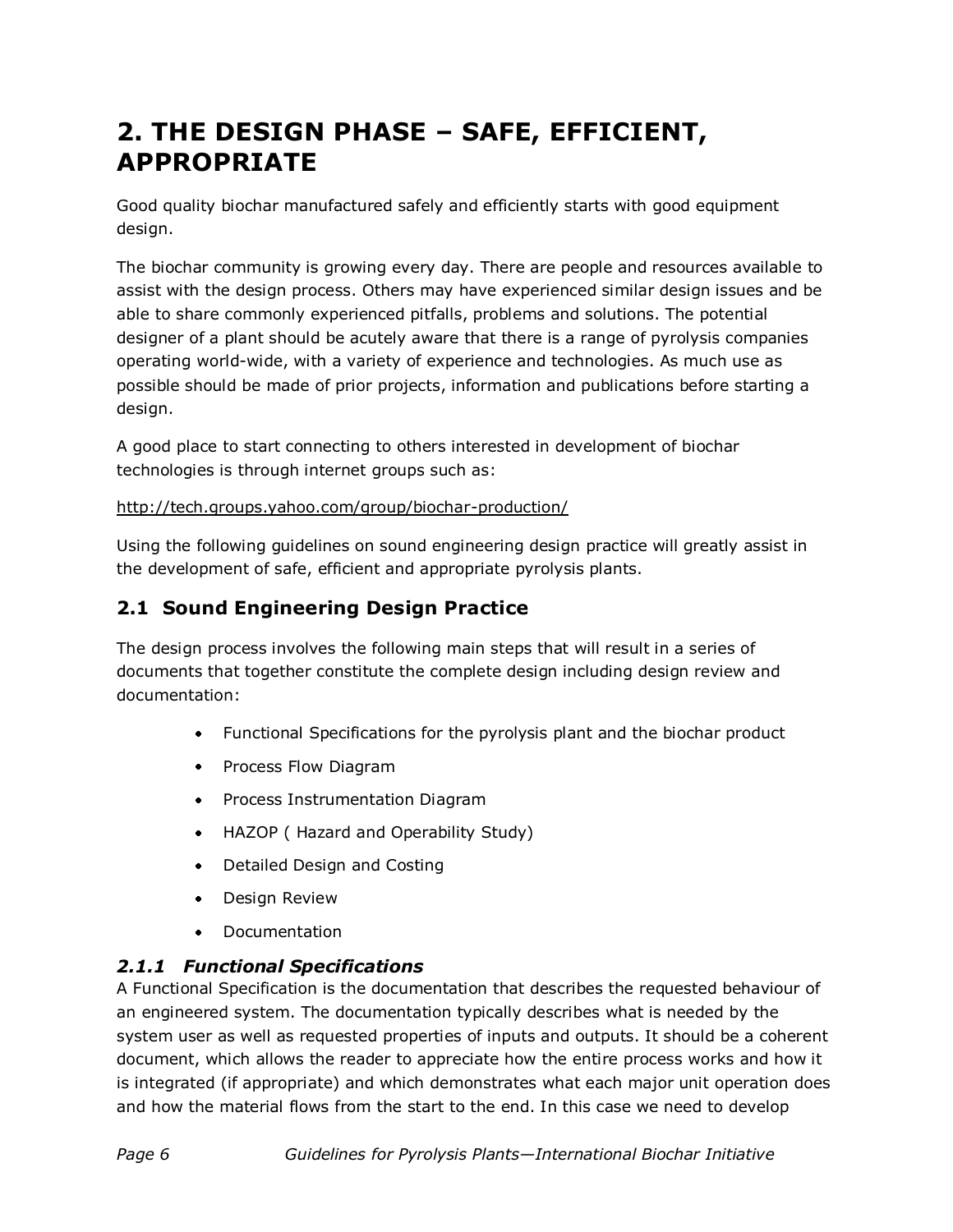Functional Specifications for both the plant and the biochar product itself.

#### *2.1.1.1 Functional Specification for Pyrolysis Plant*

The table of contents of a functional specification could include the following:

*1. Introduction*

This defines the general philosophy behind the overall process, the objectives of plant performance and product quality the plant must reach and the standards that will be used in the design of the plant. Separate functional specifications, in the form of specification sheets will elaborate in more detail the functions of the unit operations that comprise the overall process. This allows the designer, or design team to focus on issues particular to each unit operation. A process flow diagram with all major process streams should be drafted at this time.

#### *2. Process Description*

This may be a simple description or a more detailed analysis of all of the flows of materials and energy through the plant (for more details see Section 2.1.2). The process description is essential for environmental permitting and to help regulatory authorities to understand the nature and objectives of the process.

#### *3. Major Components (Unit Operations)*

This will include a detailed specification of the principal unit operations – the plant items that comprise the overall process, from feed reception to discharge of products and wastes from the process.

#### *4. Components Supplied by Other Manufacturers*

- Materials Handling Equipment (including the equipment to size, clean and possibly dry the feedstock).
- Burners (startup, secondary, flare)
- Instruments
- Controls

#### *5. Detailed Component Specification*

Each of the major components will have a number of sub-components that need detailed specification. For the kiln this could include such things as chimneys, emergency vent, char exit screw, steam injection system.

- *6. Control and Electrical System*
- *7. Commissioning Plan*
- *8. Operating Procedures and Manuals*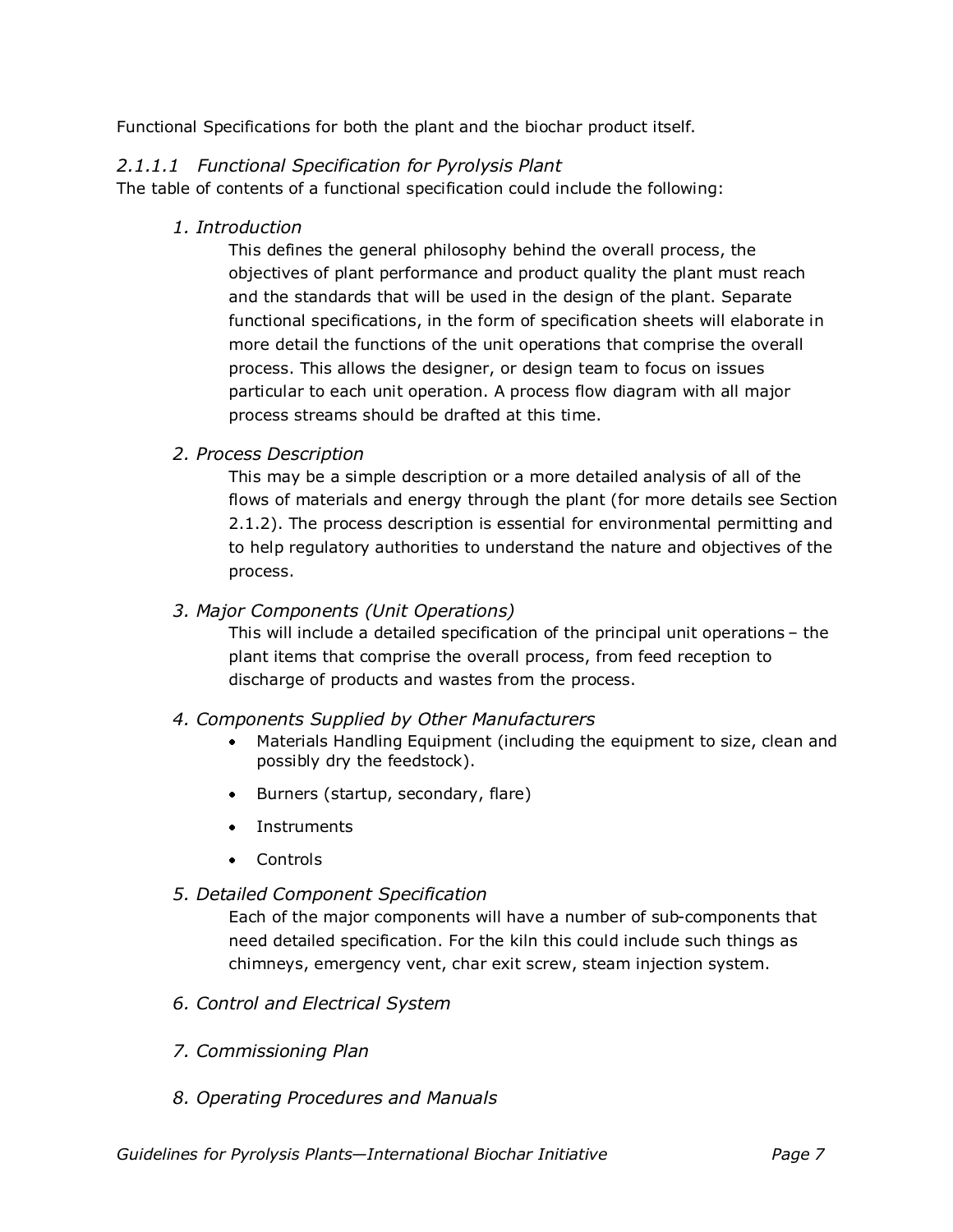# *2.1.1.2 Functional Specification for the Biochar*

As part of preparing a functional specification it is important to first define the desired qualities/properties of the biochar, including:

- Average particle size and true and bulk density
- Water holding capacity, surface area and pore volume
- Surface properties such as degree of hydrophobicity, oxygenated functional groups, concentration of acid and base sites, cation exchange capacity
- Labile and recalcitrant carbon content
- Ash constituent and relative solubility of the minerals
- Acid neutralising ability, pH, available N, P, K

These desired properties then help to define the process conditions in the pyrolysis reactor and the biomass pre-treatment. It is important to recognise that the interactions between the process parameters cannot be treated as independent variables and that the definition of the process conditions will most likely be based on prior art, or laboratory R&D. Designers therefore need to be fully aware of the complexity and trade-offs required in the design of pyrolysis systems and that all may not be achievable in any particular pyrolysis plant. It may be necessary to prioritise desired properties of the end product.

#### *2.1.1.3 Meeting Sustainability and Fit For Purpose Guidelines*

IBI and various national biochar groups are promoting the adoption of sustainability standards for biochar production and use. The biochar produced should provide measurable benefits, whether environmental, economic, or social and should be 'fit for purpose'.

Table 2.1 provides a list of potential results from biochar production and use that should be analysed for their impacts and evaluated for sustainability. In addition, the Australian New Zealand Biochar Researchers Network, (2009) provides the following examples of sustainability principles that apply to biochar:

- Soil quality should always be maintained or improved, but never degraded.
- $\bullet$ Biochar production should always be able to demonstrate the sustainability of supply for the biomass (and mineral) resources applied.
- Biochar production processes should always be able to demonstrate a genuine  $\bullet$  . "community licence to operate" in addition to any statutory approvals necessary from the prevailing jurisdictions.
- The proposed application of biochar to soil/land should demonstrate, on the balance of probabilities, after seeking appropriate scientific advice and opinions, that the receiving soils and the proposed land use will benefit as anticipated by the application (quantum and characteristics) of the particular biochar materials presented. As an absolute minimum it should be demonstrated that soil quality will not be degraded by the activity.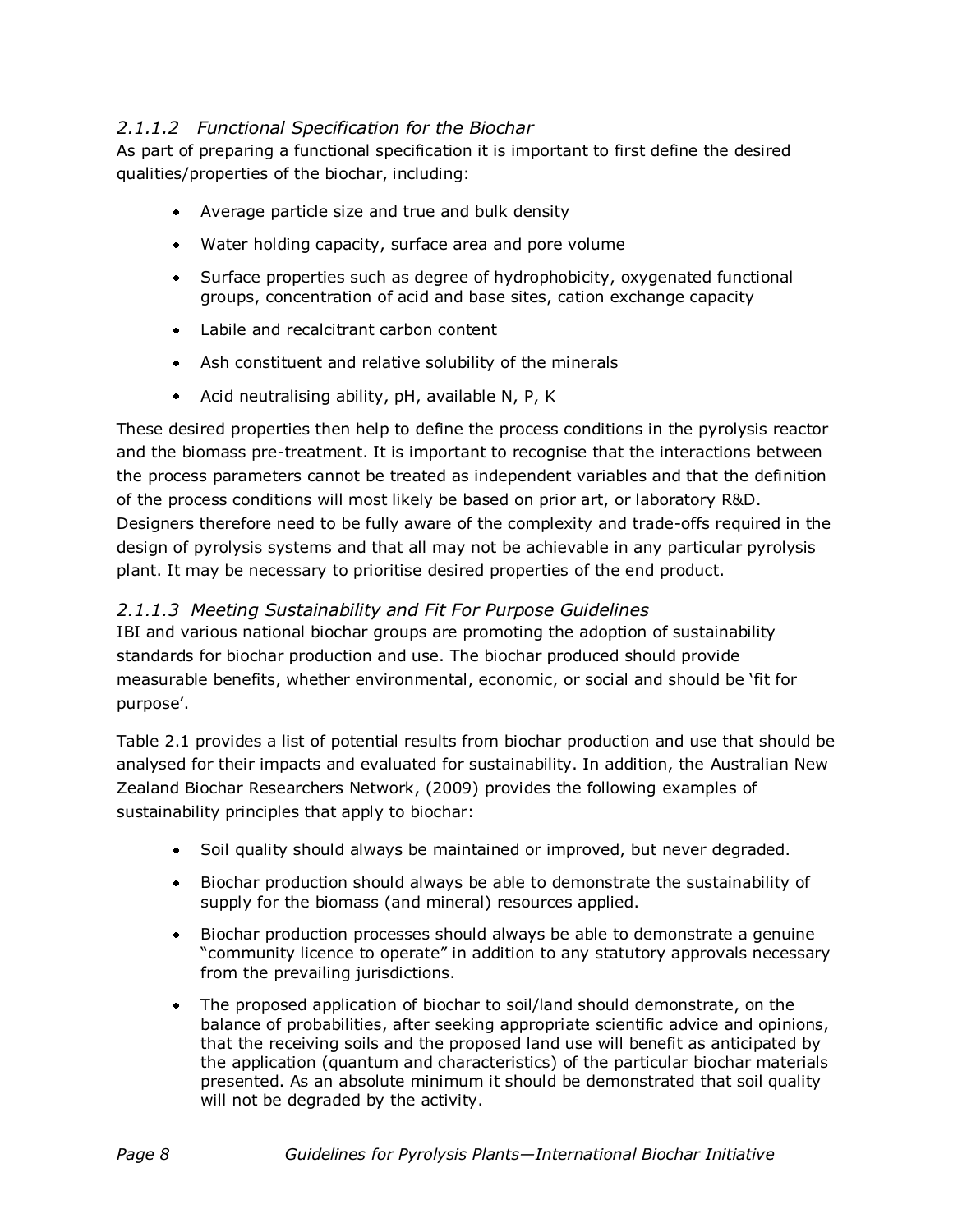| <b>Biochar (and the energy</b><br>by-products) manufac-<br>ture and application can:-                           | Which can present as bene-<br>fits                                                                                                                    | Or as Disadvantages/negative<br>impacts                                                                                                                     |  |
|-----------------------------------------------------------------------------------------------------------------|-------------------------------------------------------------------------------------------------------------------------------------------------------|-------------------------------------------------------------------------------------------------------------------------------------------------------------|--|
| (i) Reduce atmospheric Carbon levels                                                                            | If generated, processed and applied sus-<br>tainably and efficiently                                                                                  | If sourced unsustainably, processed ineffi-<br>ciently and/or applied inappropriately                                                                       |  |
| (ii) Provide essential ecosystem ser-<br>vices as a collateral outcome                                          | If sourced as sustainable yields from ap-<br>propriate land use allocations                                                                           | If sourced as a result of inappropriate land<br>use or prioritisation                                                                                       |  |
| (iii) Provide sustainable economic<br>opportunities for regional and rural<br>industries                        | If value is added to residues, uses found<br>for by-products or if symbiotic land use<br>activities are created                                       | Where land use is inappropriately allocated<br>or higher net resource value materials are<br>directed away from food, fibre or higher<br>value applications |  |
| (iv) Impact soil quality, fertility,<br>erosion and production                                                  | If the activity is conducted so as to im-<br>prove soil quality, fertility, retention and<br>production                                               | If the activity is conducted so as to deliver<br>negative soil impacts (over-harvesting, in-<br>tensive monocultures etc.)                                  |  |
| (v) Facilitate the remediation of<br>degraded lands                                                             | Where the production of biomass yields is<br>from land quite unsuitable for food produc-<br>tion                                                      | If conducted inappropriately                                                                                                                                |  |
| (vi) Provide local, catchment and<br>global water cycle and management<br>outcomes                              | If conducted sensitively and with due re-<br>gard to the prevailing water cycle issues                                                                | Where inappropriate planting and over-<br>harvesting etc. deliver any or all of the out-<br>comes as disadvantages                                          |  |
| (vii) Deliver net biodiversity out-<br>comes in the soil and above ground                                       | Where such issues are duly considered in<br>the selection of plantings and the conduct<br>of the specific management plan relevant<br>for each locale | Where intensive planting (monocultures) and<br>harvesting deliver negative biodiversity out-<br>comes                                                       |  |
| (viii) Provide an intensive bioreme-<br>diation opportunity for certain urban<br>and industrial waste materials | Where the conversion processes have a<br>"community licence to operate" and are<br>conducted with minimal Impact in relation<br>to value achieved     | Where collateral Impacts are disproportion-<br>ately negative with regard to Value achieved                                                                 |  |
| (ix) Improve, maintain or remediate<br>soil quality                                                             | Where applied with due regard to demon-<br>strable fitness for purpose                                                                                | If applied without due regard to actual local<br>needs or receiving soil characteristics                                                                    |  |

*(Adapted from Sustainability Guide for Bioenergy (https://rirdc.infoservices.com.au/items/05-190))*

#### *2.1.2 Develop a Process Flow Diagram and Mass and Energy Balances*

A process flow diagram specifies all of the inputs and outputs for the plant. Energy and mass balances are useful, if not essential tools to analyse the material flows and energy efficiency of the entire process.

Figure 2.1 illustrates the process flow categories (or unit operations) of the biochar production process from acquisition of the biomass to the application of biochar to soil (including transport (T)). This is only indicative and not definitive for all pyrolysis processes.

Each of the streams into and out of a particular unit operation should have a line number and a detailed description of the amount [in mass flow] units and properties of the input.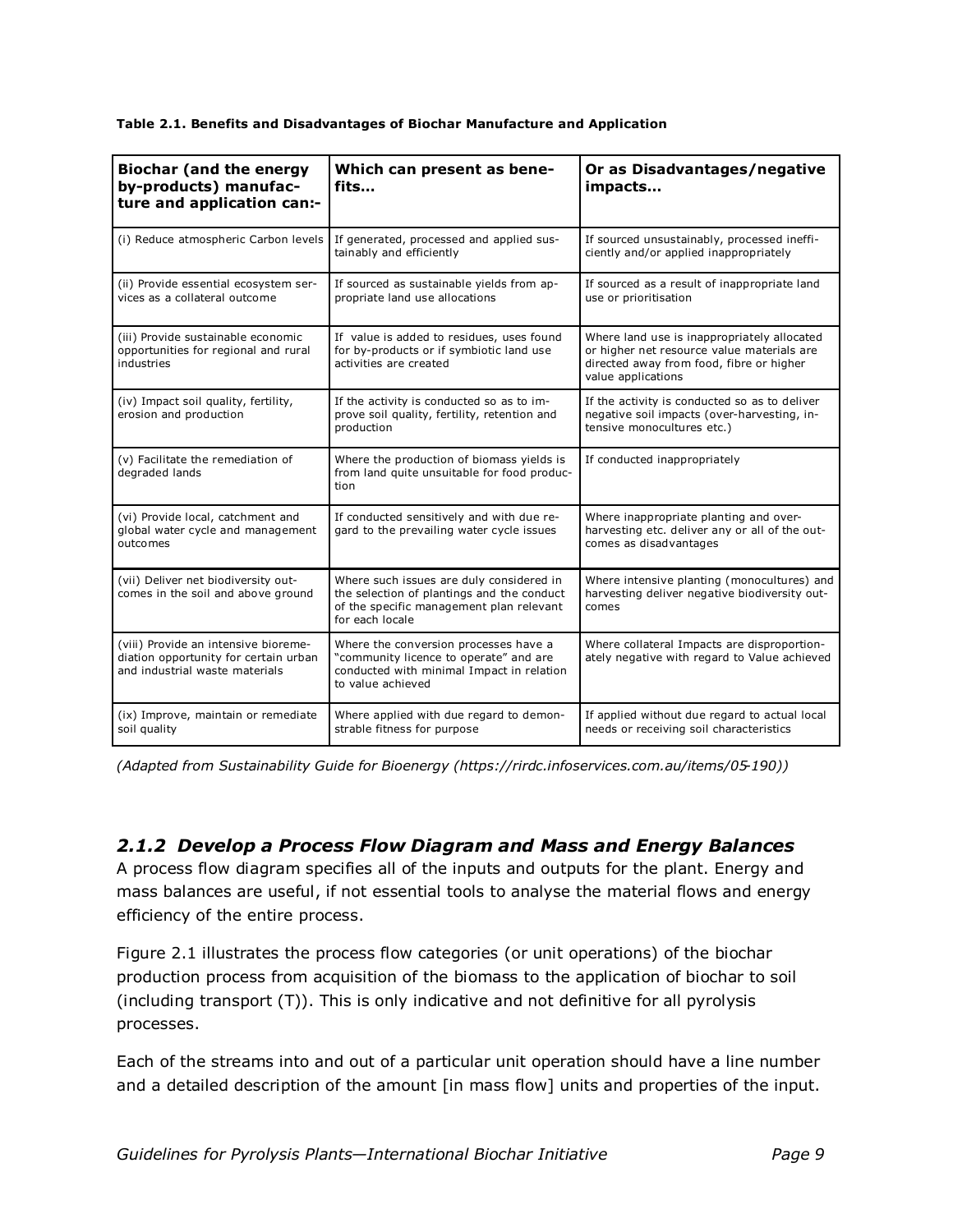

**Figure 2.1: Process Flow Diagram for Biochar Production Process ((Roberts et al, 2009)**



**Figure 2.2: Process Flow Diagram for Biochar Production Process** 

Table 2.2 is an example of a simple method for specifying the amount and properties of the input and output flows to a unit operation. The unit operation illustrated (see Figure 2.2) is for the flow of clean wood into a bin flowing out to the pyrolysis kiln.

A Sankey diagram can be used to help visualise the energy flows through the plant. The Sankey diagram below (Figure 2.3) illustrates the energy balance of a biochar system for corn stover.

A Life Cycle Assessment of the system provides useful analysis of the energy, greenhouse gas and economic aspects of the system. There are several free LCA programmes available, which are specific to bio-energy and these can be tailored to meet specific process requirements, e.g. GEMIS (Global Emission Model for Integrated Systems).

The process flows for each line/stream are then typically summarised on an overall mass balance sheet so that checks can be made on the mass balance and errors/discrepancies found.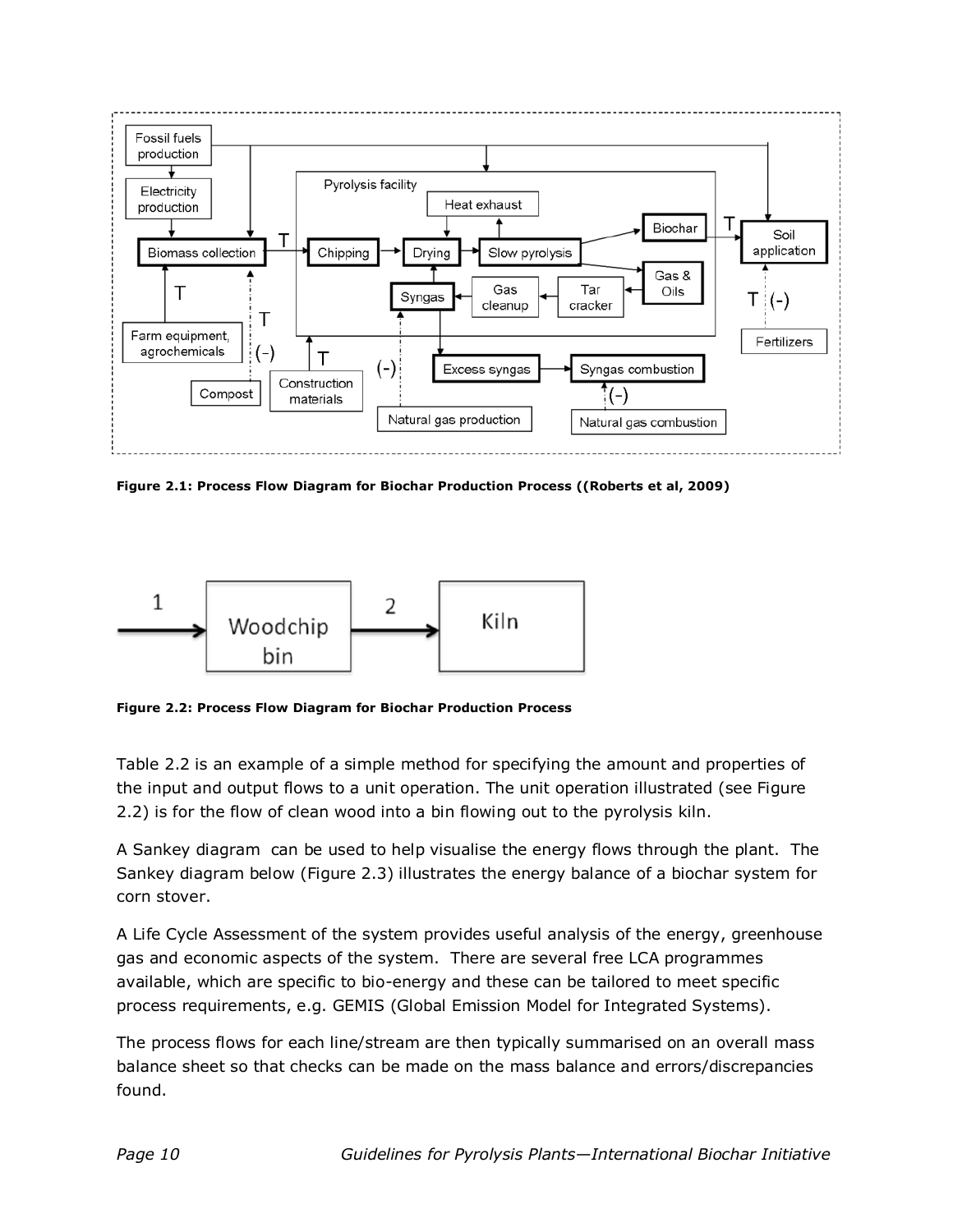| <b>Description</b>             | <b>Woodchip into Feed Bin (Bobcat)</b> | <b>Woodchips into Kiln</b> |
|--------------------------------|----------------------------------------|----------------------------|
| Stream No.                     | 1                                      | $\mathbf{2}$               |
| <b>Mass Flows</b>              |                                        |                            |
| Feed/Mixture(dry basis), kg/hr | 600                                    | 600                        |
| Water, kg/hr                   | 82                                     | 82                         |
| Syngas (dry), kg/hr            |                                        |                            |
| LPG, kg/hr                     |                                        |                            |
| Char, kg/hr                    |                                        |                            |
| Air, kg/hr                     |                                        |                            |
| Particulates, kg/hr            |                                        |                            |
| Steam, kg/hr                   |                                        |                            |
| Flue (dry basis), kg/hr        |                                        |                            |
| Other, kg/hr                   |                                        |                            |
| Total, kg/hr                   | 682                                    | 682                        |
| <b>Properties</b>              |                                        |                            |
| Moisture, %wt (wet basis)      | 12%                                    | 12%                        |
| Temperature, °C                | 20                                     | 20                         |
| Sensible Heat + Latent, kW-h   | $\mathbf 0$                            | $\mathbf 0$                |
| Chemical Energy kW-h           | 3163                                   | 3163                       |
| Total Energy kW-h              | 3163                                   | 3163                       |

#### **Table 2.2. Input and Output Flows for Woodchips to Kiln**



**Figure 2.3: Sankey Diagram for Corn Stover (Roberts et al, 2009)**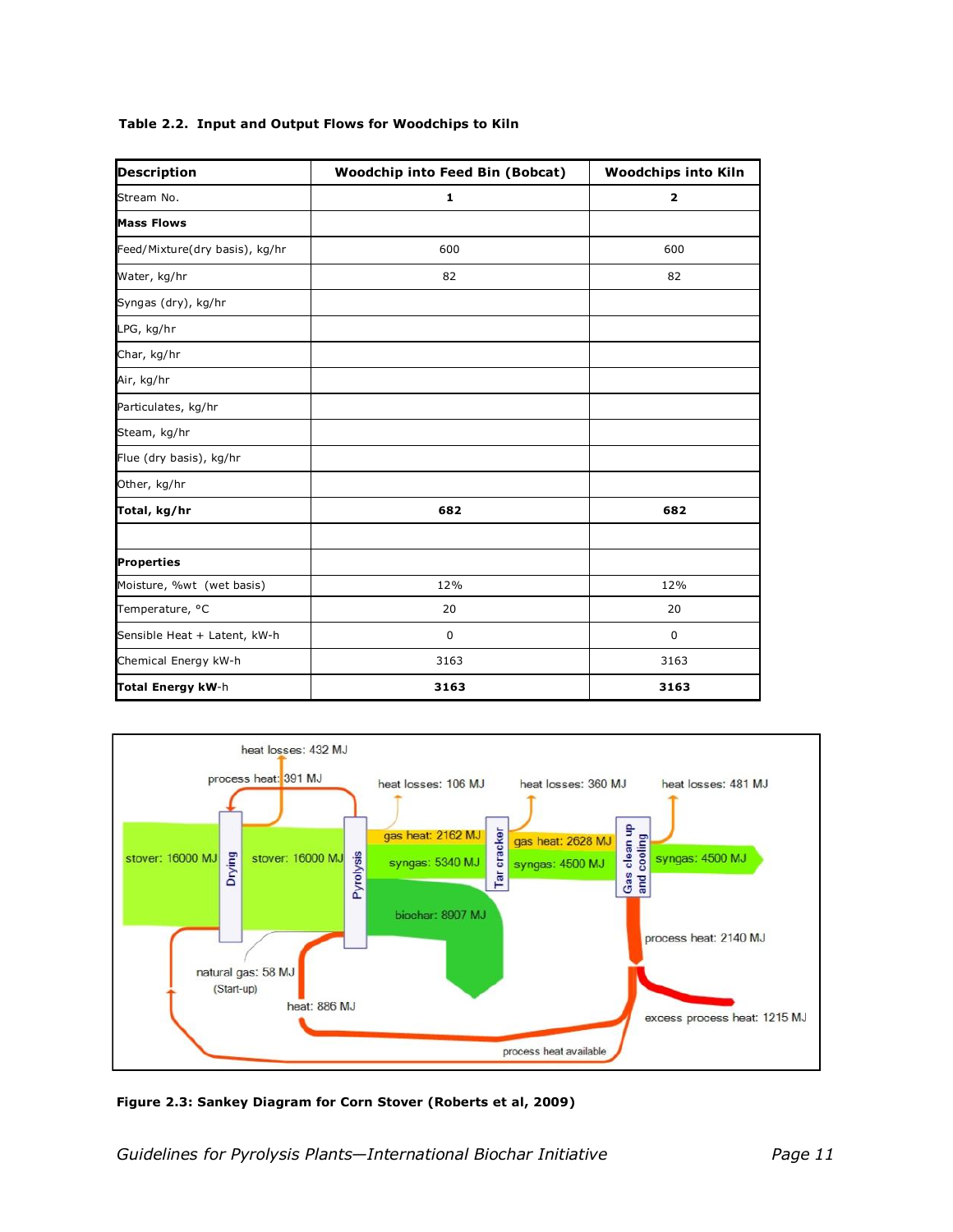# *2.1.3 Process and Instrumentation Diagram (PID)*

A PID needs to show enough detail that there is sufficient monitoring and control to ensure that the plant is operating to the requirements of the functional specification and is meeting relevant emissions standards. There should be enough instrumentation for safety (see HAZOP) and data collection purposes, but over-instrumentation only adds unnecessary costs to the plant.

Care also needs to given to the provision of certified monitoring equipment for permit compliance in certain areas and the recording of this data on a Programmable Logic Circuit (PLC).



**Figure 2.4. Open Source Pyrolysis Kiln Process and Instrumentation Diagram (Joseph, S., 2009) See Appendix D for larger version.**

# *2.1.4 HAZOP Methodology*

A HAZard and OPerability study (HAZOP) is a methodology for identifying and managing potential problems in industrial processes, particularly those problems which have the potential to create a hazardous situation. HAZOPs are usefully undertaken by a group of people involved in the design process or with particular expertise, to increase the potential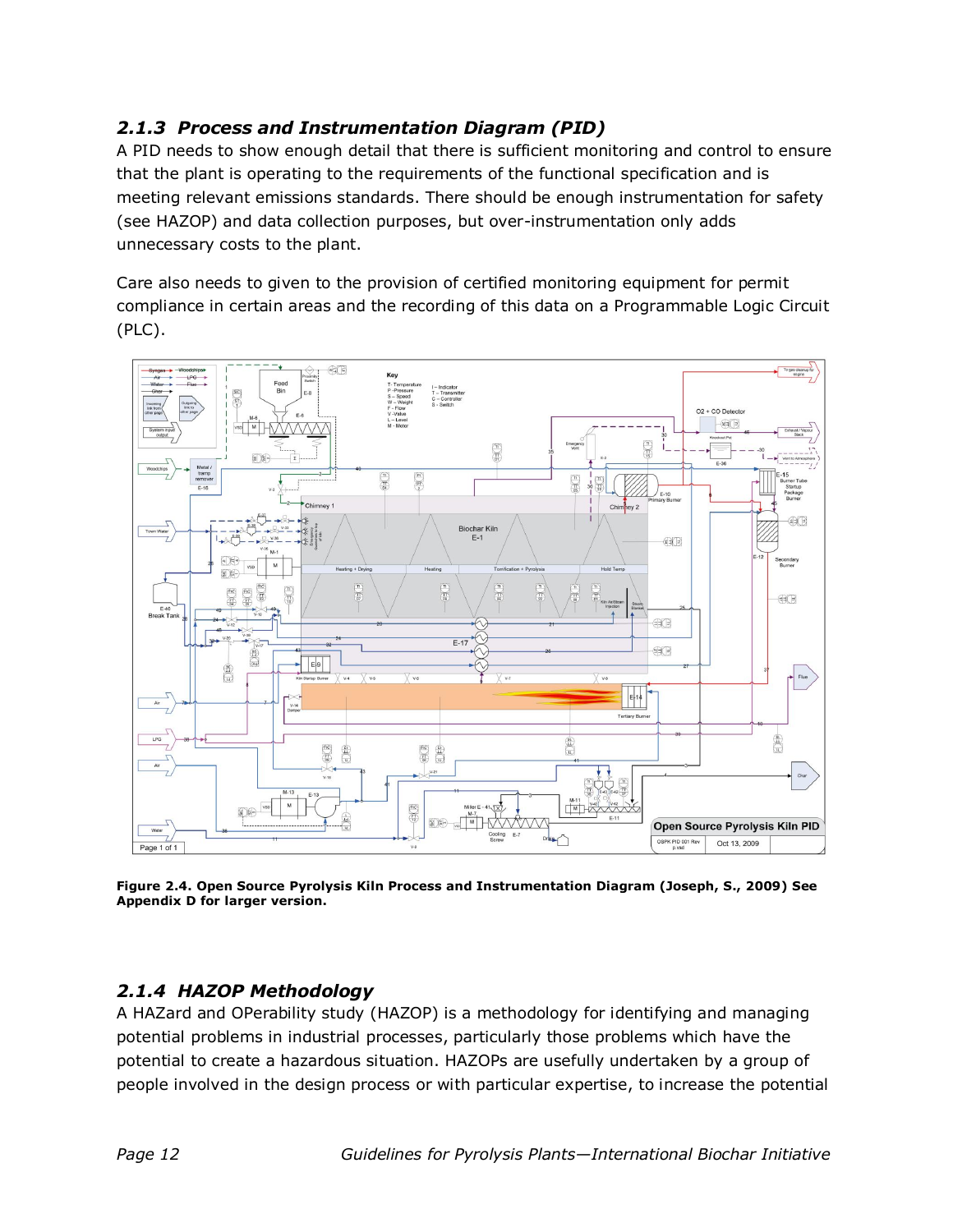for identifying and discussing issues. It is useful to include at least some people with electrical and mechanical expertise who have not been involved in the design process, who are able to see the design with a fresh perspective.

There are many examples of HAZOPs on the internet and references can be found at http://en.wikipedia.org/wiki/Hazop. There are international and national standards for HAZOPs which can be obtained from the standards regulatory body in each country. An example of a HAZOP process is outlined below in Figure 2.5.

| Parameter /<br><b>Guide Word</b>                          | <b>More</b>                | <b>Less</b>             | <b>None</b>              | <b>Reverse</b> | As well<br>as              | Part of       | <b>Other</b><br>than  |
|-----------------------------------------------------------|----------------------------|-------------------------|--------------------------|----------------|----------------------------|---------------|-----------------------|
| <b>Flow</b>                                               | high flow                  | low flow                | no flow                  | reverse flow   | deviating<br>concentration | contamination | deviating<br>material |
| <b>Pressure</b>                                           | high pressure              | low pressure            | Vacuum                   |                | delta-p                    |               | explosion             |
| Tempera-<br>ture                                          | high tempera-<br>ture      | low tempera-<br>ture    |                          |                |                            |               |                       |
| Level                                                     | high level                 | low level               | no level                 |                | different level            |               |                       |
| <b>Time</b>                                               | too long / too<br>late     | too short /<br>too soon | sequence<br>step skipped | backwards      | missing ac-<br>tions       | extra actions | wrong time            |
| <b>Agitation</b>                                          | fast mixing                | slow mixing             | no mixing                |                |                            |               |                       |
| <b>Reaction</b>                                           | fast reaction /<br>runaway | slow reaction           | no reaction              |                |                            |               | unwanted<br>reaction  |
| Start-up /<br>Shut-down                                   | too fast                   | too slow                |                          |                | actions<br>missed          |               | wrong recipe          |
| Draining /<br>Venting                                     | too long                   | too short               | None                     |                | deviating<br>pressure      | wrong timing  |                       |
| <b>Inertising</b>                                         | high pressure              | low pressure            | None                     |                |                            | contamination | wrong mate-<br>rial   |
| <b>Utility fail-</b><br>ure<br>(instrument<br>air, power) |                            |                         | Failure                  |                |                            |               |                       |
| <b>DCS failure</b>                                        |                            |                         | Failure                  |                |                            |               |                       |
| Mainte-<br>nance                                          |                            |                         | None                     |                |                            |               |                       |

#### **Figure 2.5. HAZOP Table used to guide a HAZOP identification process. (Wikipedia)**

Results of the HAZOP need a detailed record that includes actions to be taken and a log to document that the relevant actions are completed. A responsible person must be nominated to ensure all measures are taken to complete the actions.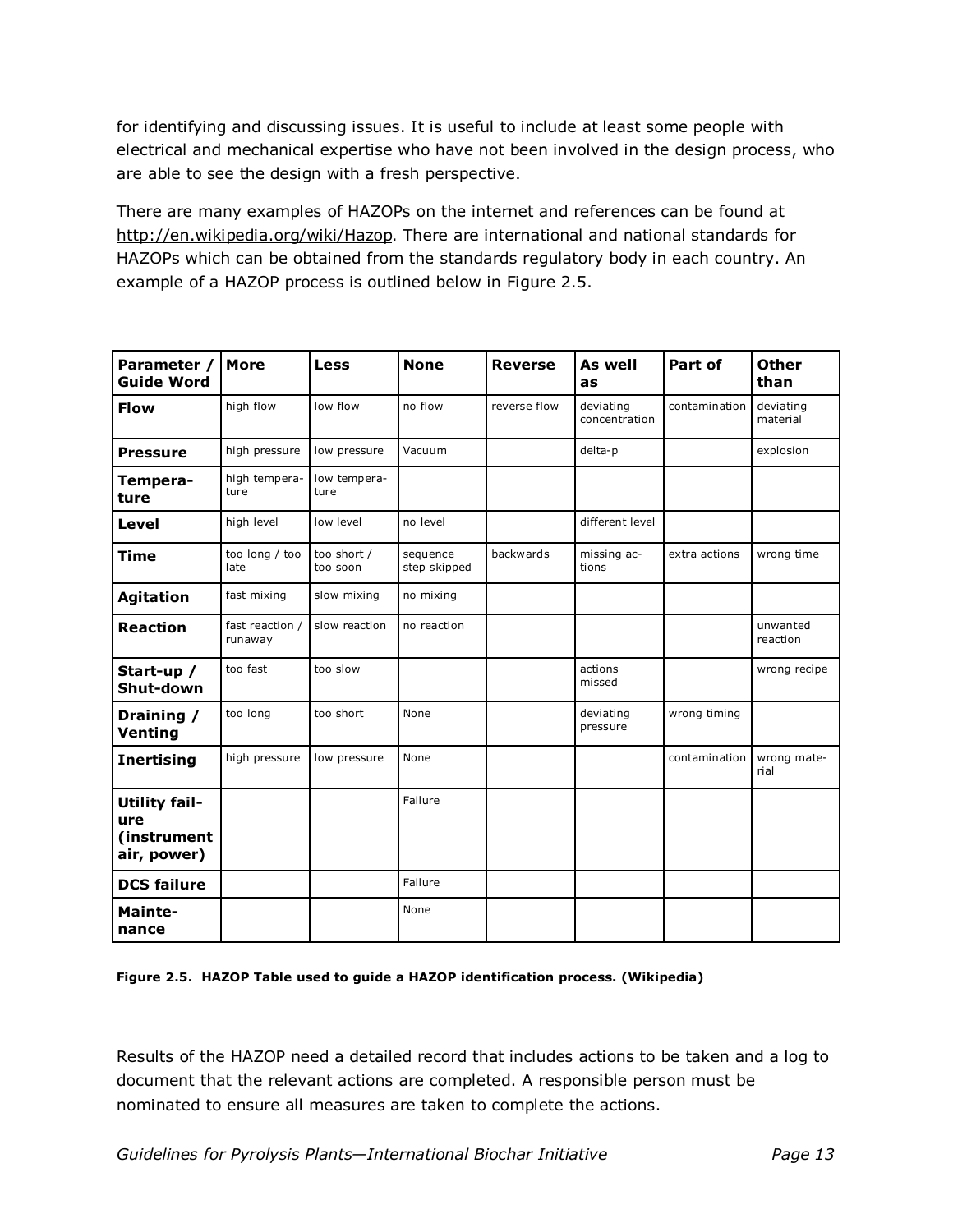It may also be pertinent to carry out other assessments. IBI is working on a separate document that will detail appropriate safety guidelines for biochar production and handling. Once this document is available, it should be consulted as part of the design process as health and safety considerations may change the design of some elements of the process or its operability.

#### *2.1.5 Detailed Design and Costing*

Following the HAZOP, in which all hazard and operability concerns should have been addressed, a detailed plant design and costing should be undertaken by a professional engineer.

#### *2.1.6 Design Review*

A review of the detailed design and costing is recommended to be conducted by independent experts if possible.

#### *2.1.7 Documentation*

All appropriate documentation should be produced. Examples include a Commissioning Manual and an Operation and Maintenance Manual. The operational manuals should use input from the HAZOP and any other safety assessments to ensure that the operation of the system is safe and compliant.

#### **2.2 Design Checklists**

Before signing off on a final design, it will be helpful to go over a series of checklists to make sure that all the important factors have been considered. Checklists for health and safety, environmental, technical and economic considerations, and training and staffing needs are give below.

#### *2.2.1 Health and Safety Considerations Checklist*

 $\Box$  A risk assessment/HAZOP (hazard and operability analysis) should be conducted as an essential part of the design phase of the project. Refer to example HAZOP that was provided in *2.1.4*. A more detailed analysis of risk and safety assessment requirements will be dealt with in a separate document currently in production.

 $\Box$  During all phases of the process – loading, start-up, operation, shut-down, unloading and storage – the following risks for operators and the public should be considered, and any relevant regulations adhered to:

- Fire and explosion (including dust explosion on hot surfaces, combustion during storage)
- Particulate and gaseous emissions
- Gas leakage (particularly CO)
- Noise pollution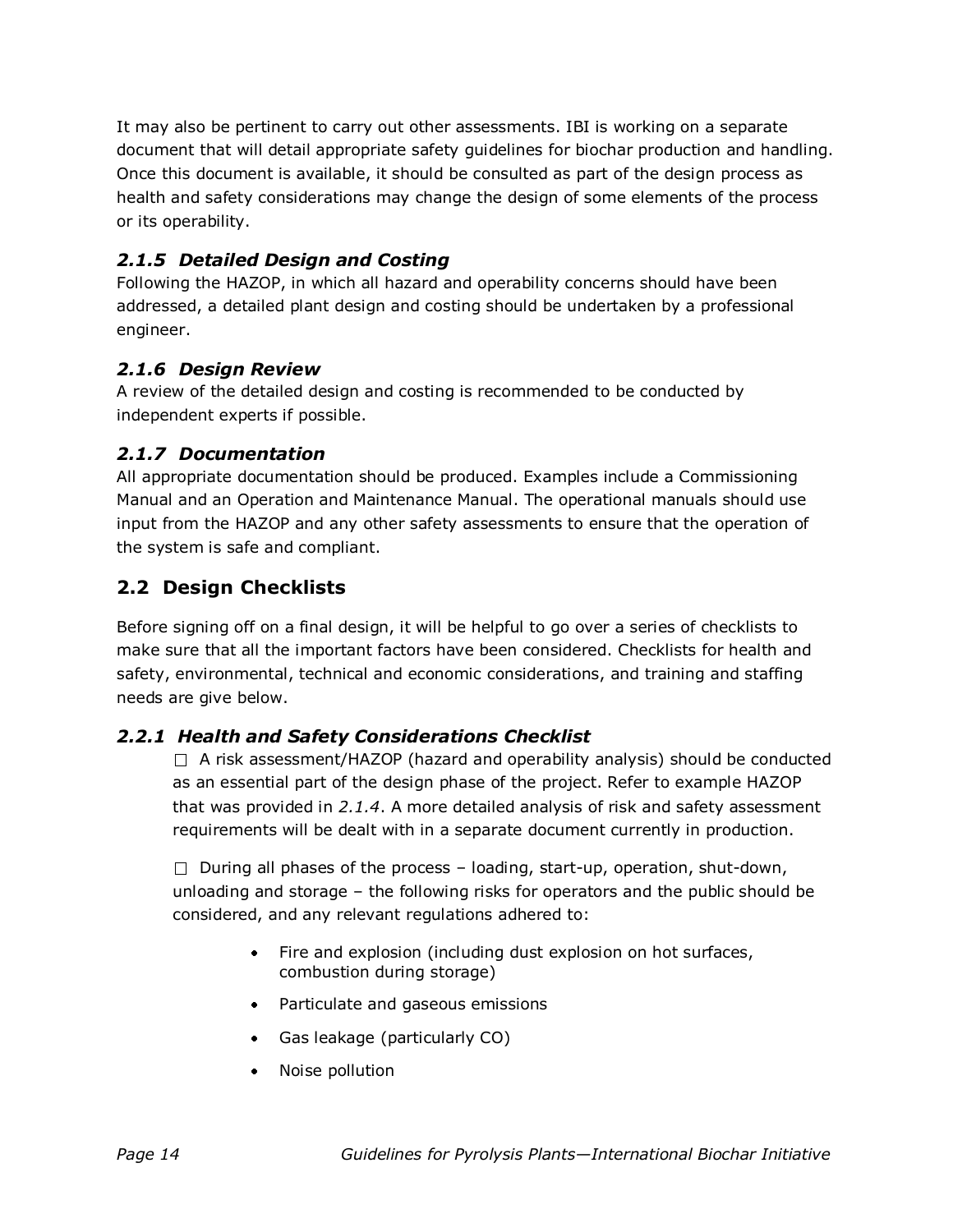### *2.2.2 Environmental Considerations Checklist*

 $\Box$  Can the equipment operate effectively at design throughputs in a steady state? Does the system require full PLC (programmable logic circuit) control or other intermediate control system?

 $\Box$  Does the equipment meet gaseous and particulate emissions standards (or equivalent)? These can be obtained from the local, State or National Environmental Protection Agency (or equivalent). Appendix A lists some regulatory agencies along with their corresponding standards legislation or regulation.

 $\Box$  Does the equipment meet relevant standards for noise and odour beyond the site boundary?

 $\Box$  Are air, water and soil quality directives complied with?

 $\Box$  Are there any specific risks associated with a particular feedstock? For example carcinogens may be produced when pyrolysing certain feedstocks under certain conditions.

 $\Box$  Does the feedstock come from a sustainably produced source? This is not directly related to the process and is an indirect consideration in terms of environmental compliance of the process/system.

 $\Box$  Does obtaining the use of a particular feedstock have any other negative environmental implications (on humans, animals, plants, biodiversity, water)? This is not directly related to the process and is an indirect consideration in terms of environmental compliance of the process/system.

 $\Box$  Is the equipment able to produce biochar with suitable quality and soil amendment characteristics? Does the biochar have any components which are toxic to certain organisms or plants growing in the soil?

 $\Box$  Does the plant instrumentation provide sufficient data on the process so that a life cycle analysis may be performed to measure the energy, greenhouse gas and economic benefits of the process?

 $\Box$  Are there any solid or liquid (e.g., tar) wastes to be disposed of? What are the relevant regulations and how will this/these material/materials be effectively dealt with?

#### *2.2.3 Technical Considerations Checklist*

 $\Box$  Have the materials, components and manufacturing process been appropriately selected such that they can withstand temperature, pressure and weight stresses during operation?

 $\Box$  Have all relevant manufacturing standards [e.g., EU Machinery Directive] been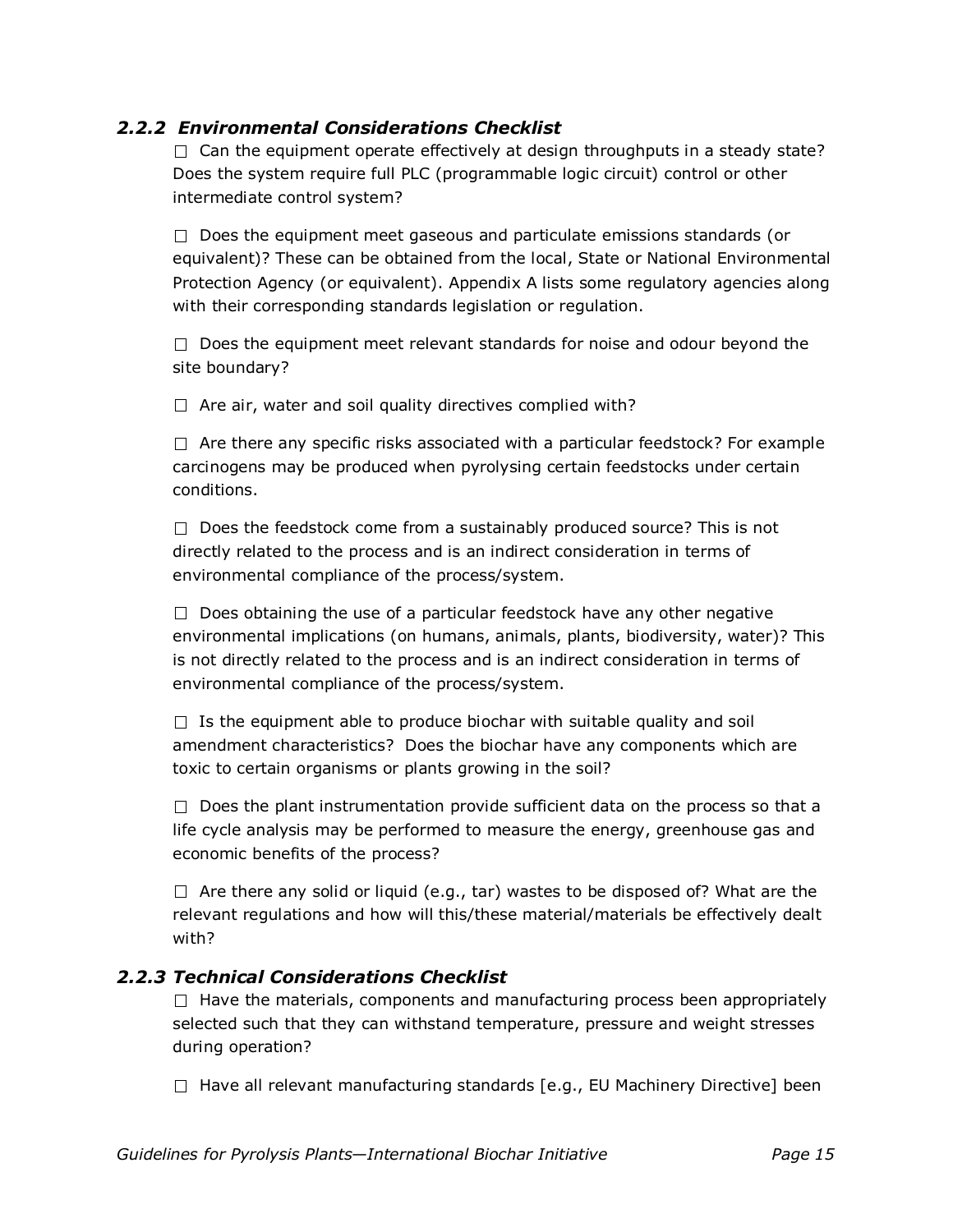complied with? Does the equipment have the appropriate rating for certain area classifications such as the ATEX rating for explosive atmospheres in the EU?

 $\Box$  What pressure relief system provision is there to prevent/minimise deflagrations?

 $\Box$  Is the equipment suitable for locally available feedstocks, providing they meet the defined specifications? What deviation from the specification is permissible without causing problems?

 $\Box$  Is the equipment able to be manufactured and repaired appropriately and economically under local conditions?

 $\Box$  What warranties are offered on sub-contracted items and what level of support can be expected and for how long?

 $\Box$  How will the syngas (gas produced from pyrolysis of feedstock) be treated? Does it meet emissions standards if emitted untreated? Will it be flared, utilised for pyrolysis or as an energy source?

 $\Box$  What pre- or post-processing of feedstock/biochar is needed? For example preprocessing could involve grinding or sieving the material and post-processing could involve the mixing of biochar with other materials to form a biochar mineral complex.

#### *2.2.4 Economic Considerations Checklist*

 $\Box$  What is the cost of the feedstock (or economic gain through avoidance of paying for waste disposal)?

- $\Box$  How much does the pyrolysis equipment cost?
- $\Box$  How much does operating the equipment cost?

 $\Box$  What other costs or benefits should be taken into account? What are the boundaries of the biochar 'system' being analysed (for example costs and benefits outside of the actual production and application of biochar such as transport reduction in fertiliser use, etc.)?

 $\Box$  Is there an overall economic benefit?

#### *2.2.5 Training and staffing Checklist*

- $\Box$  What level of training is required for plant operation?
- $\Box$  How many shifts will the plant require to operate it?

 $\Box$  How will staff be trained and what proof can be provided or certificated that they are proficient in its operation?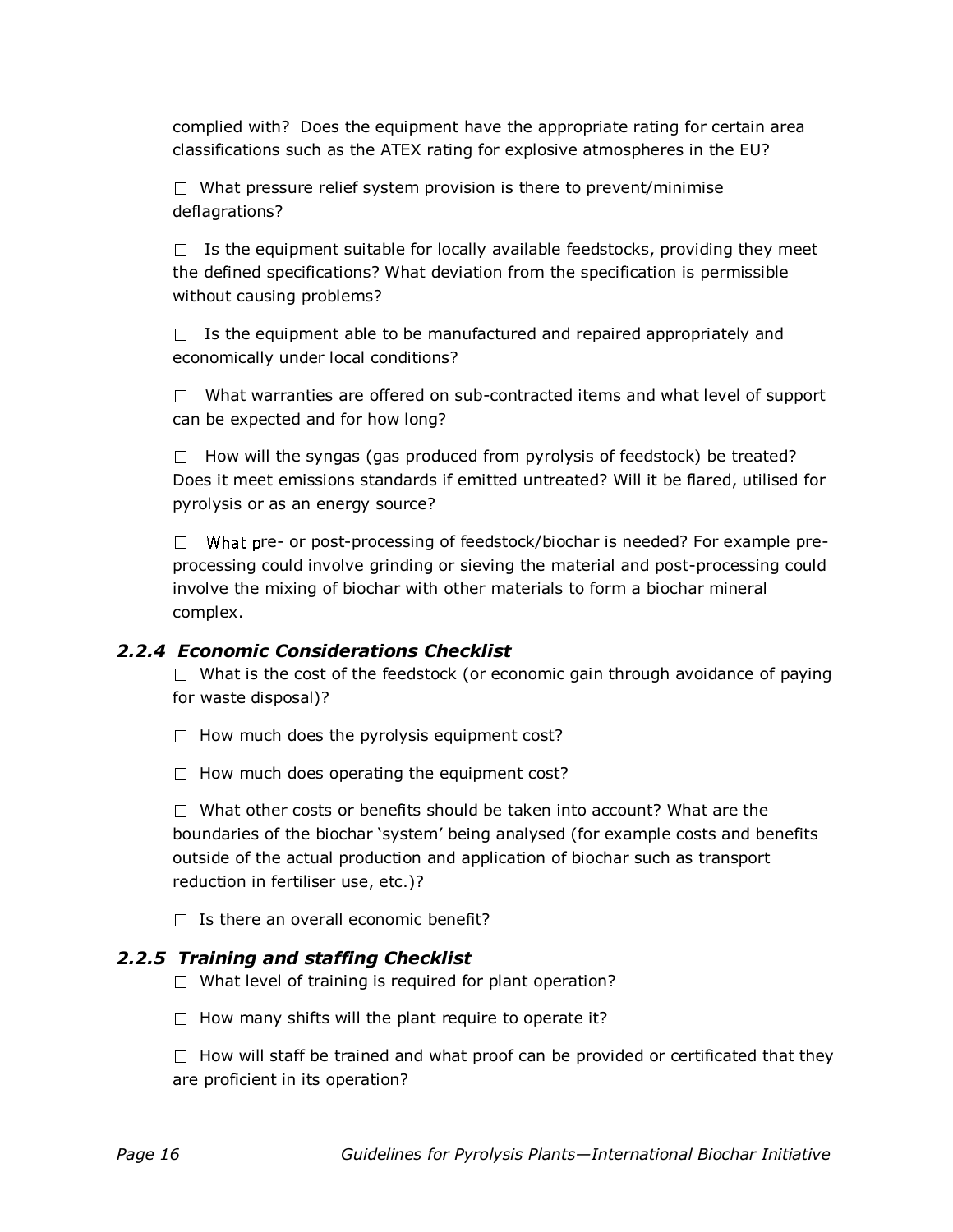$\Box$  Are all staff fully aware of the nature of the process, operating conditions, safety considerations and potential hazards?

 $\Box$  Who is responsible for plant commissioning, start-up and handover?

 $\Box$  Are long term operation and maintenance contracts available from the plant provider (if purchased)?

# **3. THE SETUP PHASE - BEFORE TESTING STARTS**

Looking forward to commencing plant operations, it will be useful to consider site specific and local restrictions that you may encounter during setup. Some of these are listed below.

# **3.1 Test Location**

The following would be part of risk assessment and site assessment surveys:

 $\Box$  Are there any zoning restrictions in the area? For example such equipment may only be able to be tested in areas zoned industrial rather than residential or commercial. Are any permits required to install and operate the equipment? This should be checked with the relevant local government authority.

 $\Box$  Review noise, dust, odour and air pollution requirements, as addressed during the design phase.

 $\Box$  Ensure you are working in an outdoor or well ventilated area.

 $\Box$  Check for fire hazards such as trees, grasses or buildings close by to the test site.

# **3.2 Occupational Health and Safety**

 $\Box$  Refer to relevant occupational health and safety regulations to ensure compliance. Provide personal safety equipment for the operator or others in the immediate vicinity, such as:

- Eye protection (safety glasses, goggles)
- Lung protection (mask, ventilator)
- Ear protection (ear plugs, ear muffs)
- Heat protection (appropriate gloves, clothing)
- Foot protection (steel capped boots)

 $\Box$  Protect the public. For example, restrict access to the test area by fences and signs.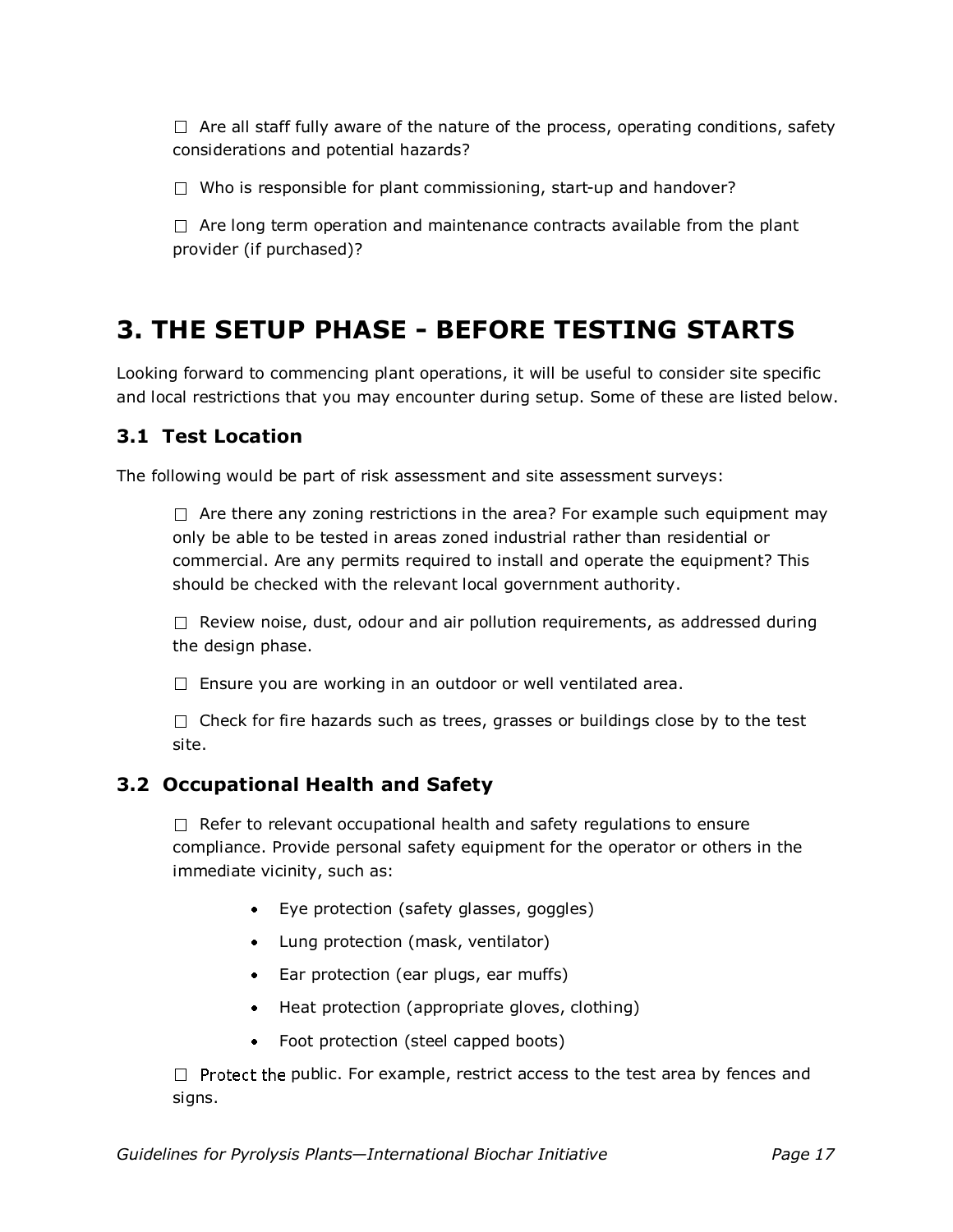$\Box$  Provide for CO leakage detection.

 $\Box$  Make sure evacuation procedures are in place according to relevant safety regulations.

 $\Box$  Provide fire fighting equipment and training according to relevant safety regulations

 $\Box$  Make available emergency equipment, e.g., first aid, shower/eyewash.

 $\Box$  Make sure there is adequate local ventilation.

#### *3.3 Storage and Handling of Feedstock and Biochar*

 $\Box$  Ensure proper storage and handling equipment and procedures as per 5.1 *Feedstock Preparation, Storage, Handling and Loading* and *5.4 Unloading, Storage and Handling of Biochar.*

 $\Box$  Special issues involved with handling and storing biomass include spontaneous combustion and pest infestation. Appropriate measures should be taken to avoid these.

#### *3.4 Preparation of Equipment Required for Testing*

Make sure that all of the following are at hand before you begin testing:

- Storage and handling equipment (e.g. bins, shovels, machinery, etc).
- Quenching water sprayer.
- Data collection measurement equipment as per *6.1 Measurement Equipment Required.*

# **4. TESTING THE PLANT - WHAT DO WE WANT TO KNOW?**

While the equipment has been designed around certain process parameters, it is likely that only through experimentation and testing is it possible to ascertain the actual capabilities. It is advisable to determine in advance what parameters are most important to measure so that the proper measurement protocols can be developed.

*Note: This does not apply to commercial plants with performance guarantees.* 

# **4.1 Optimal feedstock characteristics**

Begin with the feedstock. These are the feedstock parameters you need to know:

• The types of feedstock that the equipment can reliably pyrolyse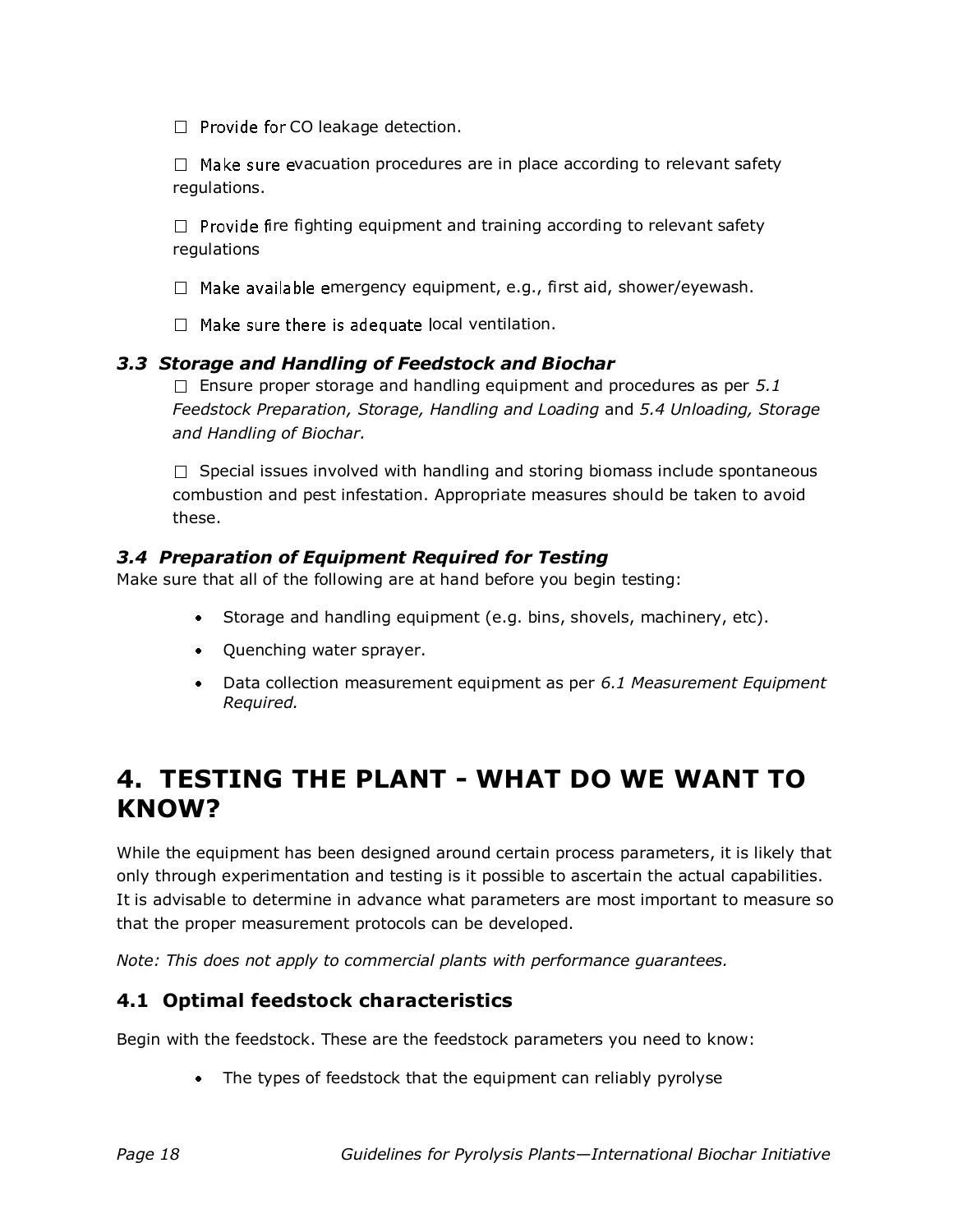- The quantity or feed rate (kg, lb or tonne/hr)
- Particle size range
- Moisture content range
- Ash content (and possibly composition)

# **4.2 Operating procedures that produce desired product characteristics**

Below are the operating conditions that will determine the product characteristics:

- Heating rates for each of the phases (see below)
- Time held at intermediate and final temperatures
- Reactor temperature profile and limits on temperatures
- Addition of reagents to the process or specific atmosphere in the process

The pyrolysis process can be divided into the following phases:

- 1. **Drying**—Drying occurs as the biomass feedstock is heated up to approximately 120-150°C and the moisture evaporates.
- 2. **Torrefaction**—Torrefaction involves heating the biomass until it starts to depolymerise, giving off a range of low molecular weight compounds. This occurs between approximately 150°C and 250°C.
- 3. **Pyrolysis**—Pyrolysis begins around 250°C and can be initiated either in the absence of air or with small amounts of air. Some pyrolysis units use the syngas (gas produced during the pyrolysis of biomass) to torrefy and then pyrolyse the biomass. Manufacturers of equipment specify heating rates and holding temperatures and times (in some cases). Such information for similar units may assist with estimating these parameters for the particular unit being tested.

# **4.3 Biochar produced**

You will want to measure the quantity of biochar produced; along with various properties of the biochar produced, for example:

- Beneficial properties as a soil amendment
- Chemical, physical and nutrient properties that can be measured
- Recalcitrance for carbon sequestration
- Ability to hold moisture
- Particle size (handling implications if very dusty)

Refer to documentation of the International Biochar Initiative's Characterisation Workgroup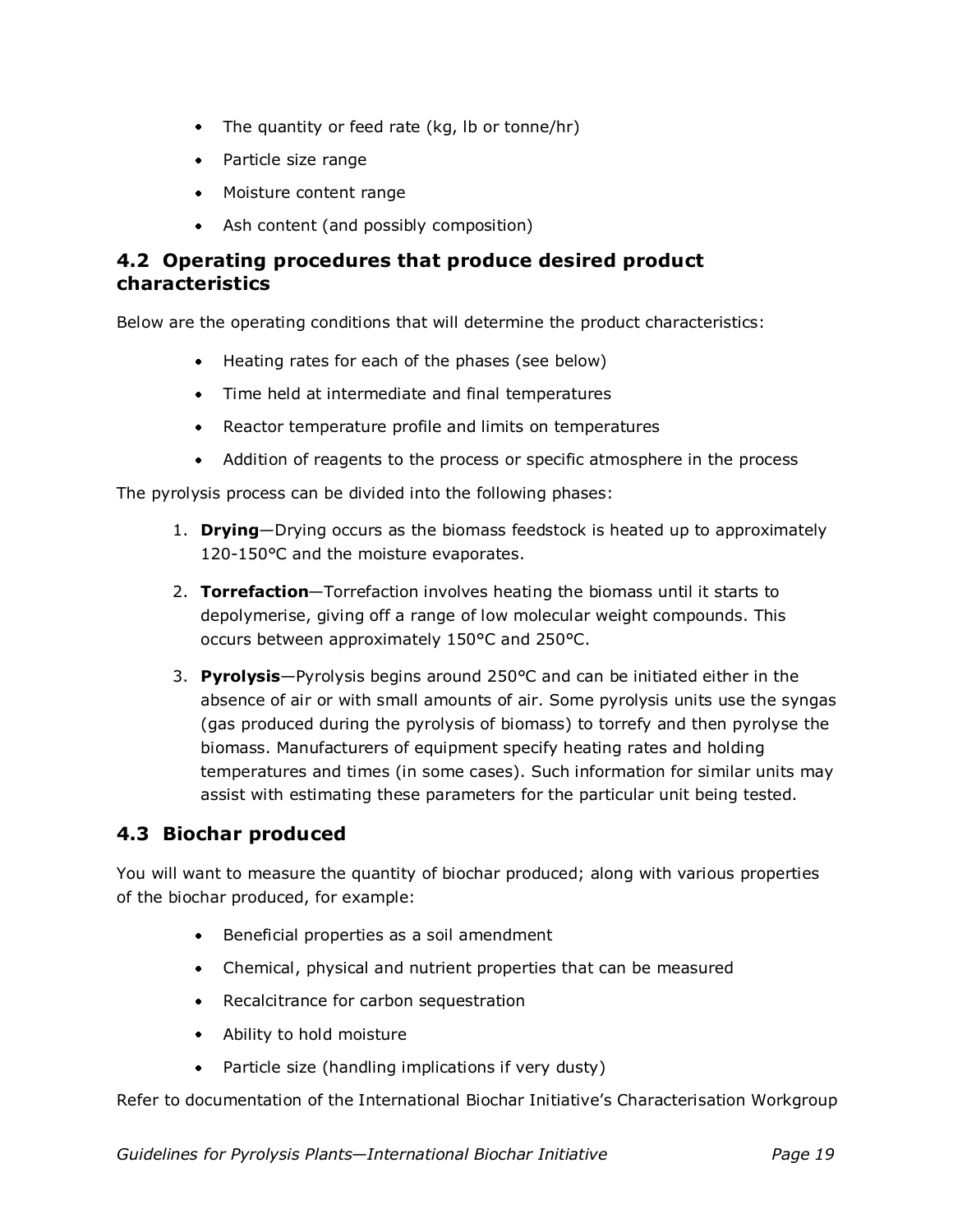for more detailed information.

### **4.4. Gas produced**

For purposes of use as an energy source and for meeting emissions standards, you will want to measure the following properties of the pyrolysis gas:

- Composition (CO, CO<sub>2</sub>, CH<sub>4</sub>, H<sub>2</sub>, N<sub>2</sub>O, NO, NO<sub>2</sub>, H<sub>2</sub>S), VOC and acid gases. Note that the analysis of these gases may need to be undertaken by specialists
- Quantity
- Water content of the gas may also be important
- Energy value

# **5. OPERATING THE PLANT SAFELY AND EFFICIENTLY**

Most accidents occur in combustion and pyrolysis plants during start-up and shut-down, but it is important to remain vigilant during all phases of the production process. Development of a standard operating procedure or manual for the equipment is a good way to minimise risks for operators.

Following are some guidelines for operating procedures which can be adapted to your particular plant. See also *Appendix B: Gasifier Testing* for further test procedures which can be adapted.

# **5.1 Feedstock preparation, storage, handling and loading**

 $\Box$  Biomass feedstocks may contain dust, bacteria or moulds. Handlers should use appropriate lung, nose and eye protection.

 $\Box$  Feedstocks should be protected from getting wet, as this may lead to rotting as well as increasing the amount of energy required to dry the biomass prior to pyrolysis. It is possible for dust explosions to occur on hot surfaces so dust should be minimised and any dust control regulations adhered to.

#### **5.2 Start-up and Shut-down**

 $\Box$  It is desirable to purge the system with nitrogen, exhaust gas from an engine or steam before start-up to remove the oxygen so that no flammable gases are remaining which could lead to explosion on start-up.

 $\Box$  Operators should remain aware that most accidents occur during start-up and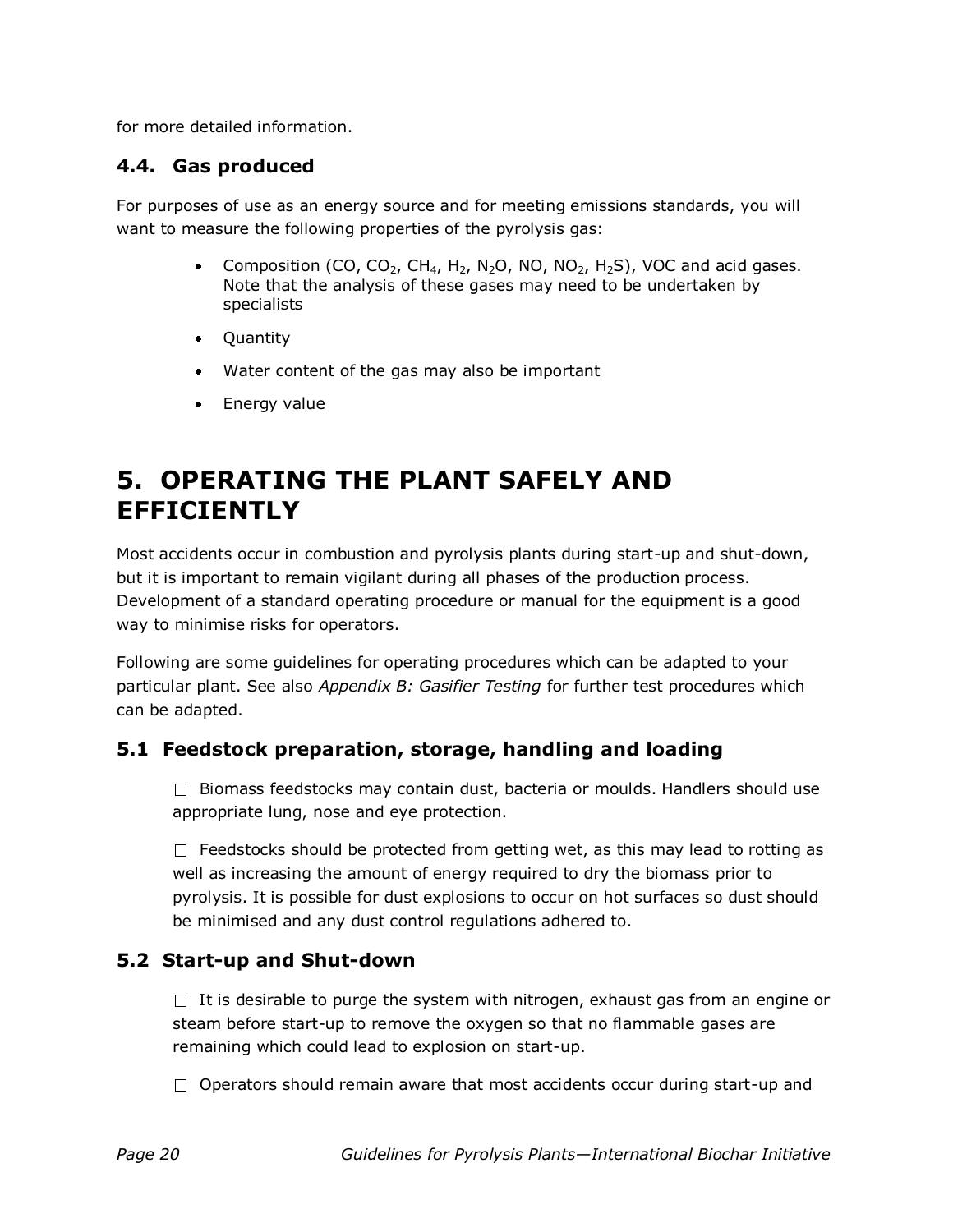shut-down.

 $\Box$  Emergency shut-down procedure should be developed in case of incident, for example shutting down any external heat/flame source (e.g. burners), flaring flue gases.

 $\Box$  An auxiliary source of heat is needed to warm up the unit during start-up (e.g. biomass, LPG, natural gas, kerosene).

 $\Box$  During shutdown, and while pyrolysis is ongoing, an auxiliary source of heat may be required to ensure unburnt syngas is not polluting, i.e. in a thermal oxidiser or flare.

### **5.3 Operation and Monitoring**

 $\Box$  In the early stages of operation the initial gases should be sent to a flare or thermal oxidiser.

 $\Box$  The feedstock should be heated at appropriate rates and held for the time and temperatures specified in the design.

Times, temperatures and emissions can be monitored as per *Section 6. Data Collection.*

 $\Box$  Plants should preferably be PLC controlled.

 $\Box$  The operator(s) should be monitoring the plant operation at all times.

 $\Box$  Safety advice will dictate a minimum number of staff required to work on a plant at any time.

# **5.4 Unloading, Storage and Handling of Biochar**

 $\Box$  Care should be taken when opening and unloading the plant as the addition of air can cause combustion or explosion, depending on the exact nature of the product and the conditions of exposure. Testing of char samples by a recognised authority should be carried out to assess its pyrophoricity, especially if the material is to be transported to another site. This will also impact on other safety/handling requirements.

 $\Box$  Appropriate safety equipment for heat and dust (eye, nose, lung, gloves, clothing, etc) should be worn during unloading of the biochar.

 $\Box$  Biochar may be quenched by spraying a small amount of water on it or mixing with a clay slurry to avoid combustion. Again, this depends on the condition of the char, as cold chars from wood are generally not pyrophoric.

 $\Box$  Biochar should be stored in sealed containers or vessels and stored in a covered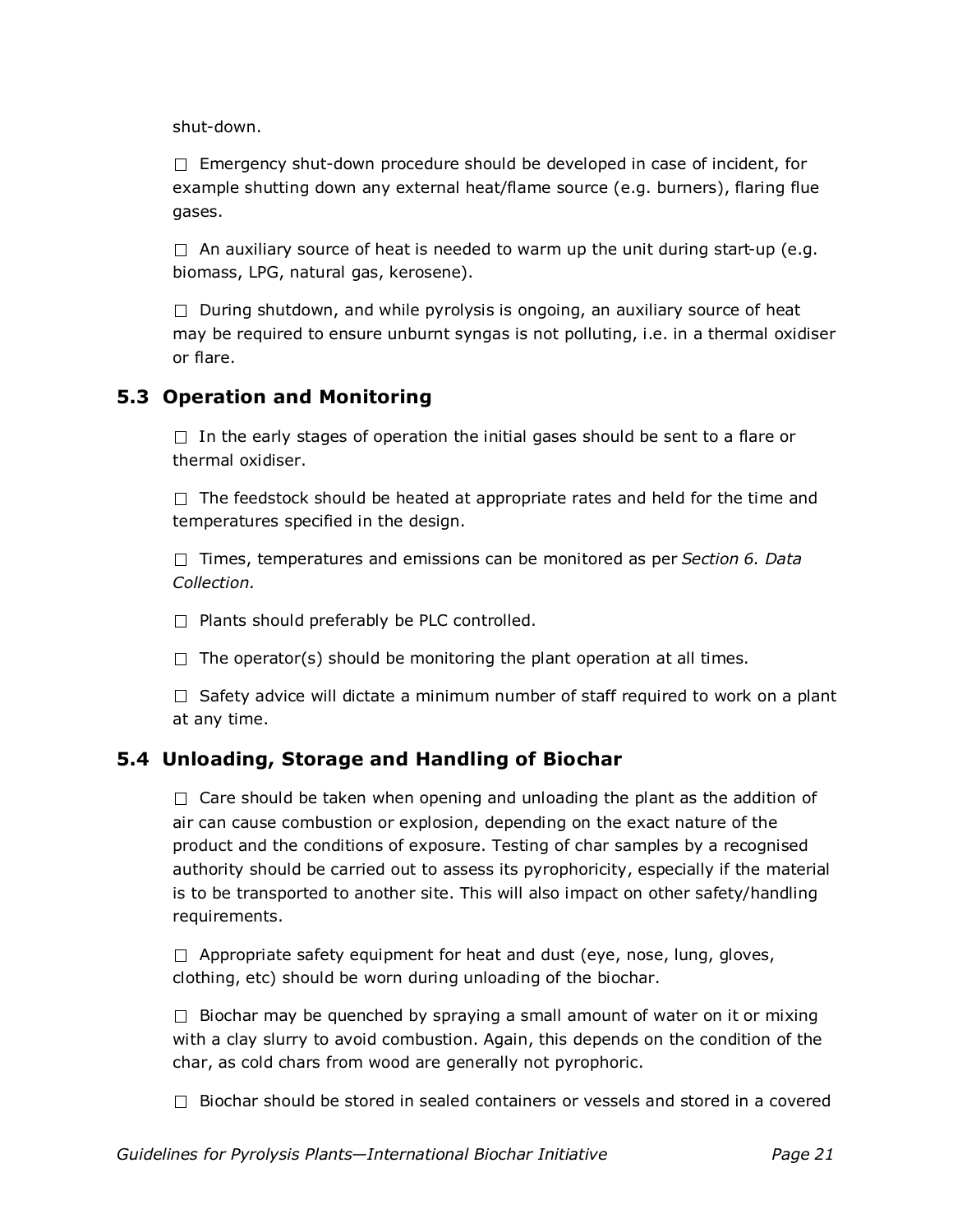area, protected from wind and rain, and far from fire hazards in case of combustion.

#### **5.5 Maintenance**

 $\Box$  Ensure regular maintenance of the plant, including cleaning, testing of valves, electrical equipment, etc. as per manufacturers/suppliers schedules.

 $\Box$  Make sure instruments are calibrated on a regular schedule.

# **6. DATA COLLECTION**

Data collection from your pyrolysis unit is valuable in assisting with:

- Understanding how the pyrolysis process is working and the effect it has on the biochar produced
- Providing quantitative data for an iterative engineering design process leading to improvements in plant design and operation and subsequent biochar quality
- Calculating fuel consumption, biomass feedstock consumption, biochar yield, heat transfer, efficiency
- Calculating greenhouse gas and energy benefits
- Measuring emissions in order to meet environmental and health regulations
- Contributing to the knowledge and development of the biochar industry as a whole

#### **6.1 Measurement Equipment Required**

- Thermocouples (to measure temperatures inside pyrolysis equipment and flue gas) connected to data logger for continuous temperature measurement if possible
- Gas analysis equipment (to measure CO,  $CO_2$ , H<sub>2</sub>, CH<sub>4</sub>, NO<sub>x,</sub> N<sub>2</sub>O. Emissions can be measured using a personal monitor or a hood attached to a gas chromatograph or portable gas analyser
- Gas flow meters (to measure flow rate of output gas)
- Scales (to measure mass of feedstock and biochar produced)
- Oven (to dry feedstock in order to calculate moisture content)
- Pressure measurement equipment to alert of blockages in pipes (for example due to tar condensation)

*Note: It is imperative that calibration of all instruments according to their operation manuals is carried out at the recommended intervals.*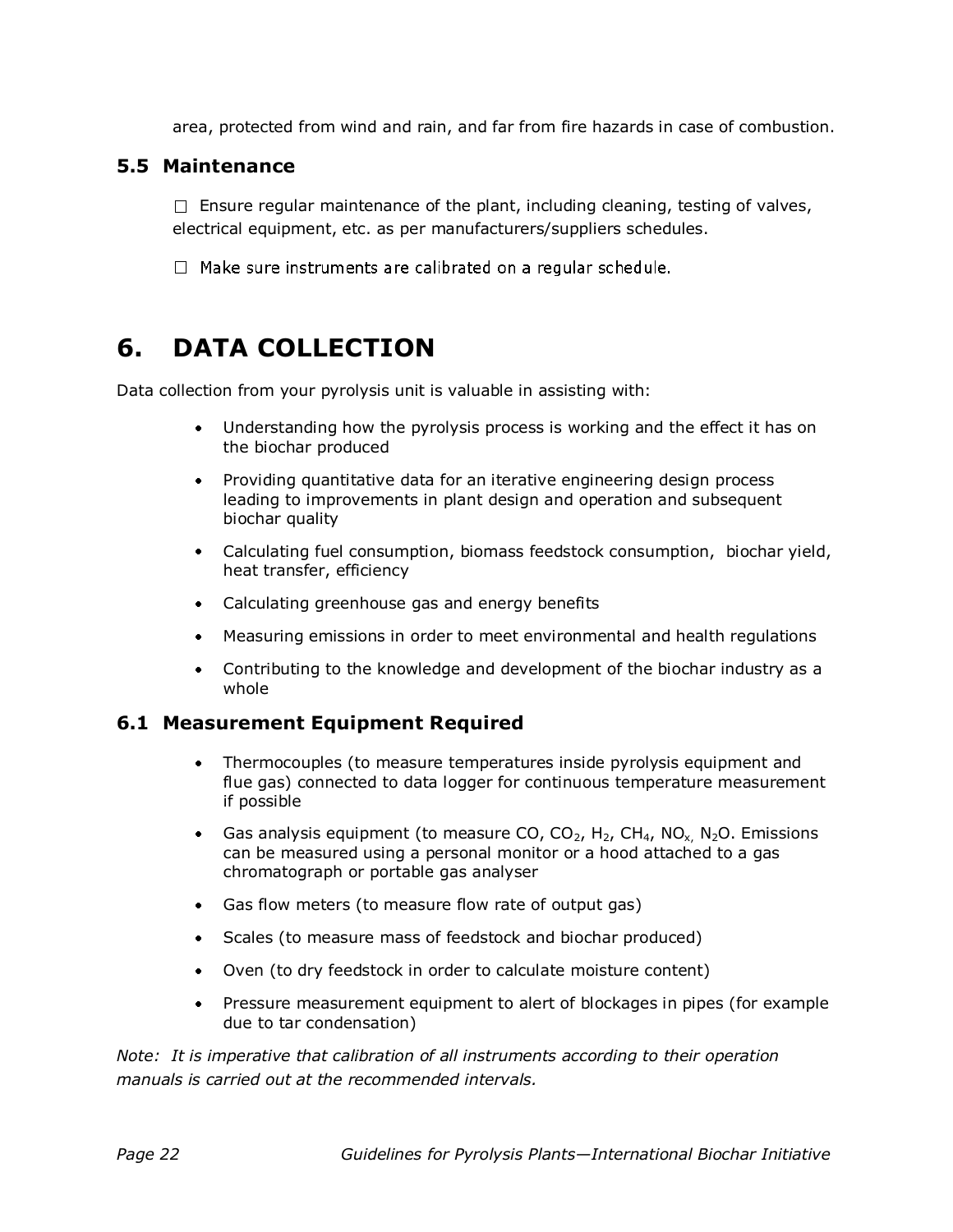# **6.2 Data Collection: Inputs**

Table 6.1 lists the properties of the feedstock and other process inputs that are important to measure.

|     | <b>Feedstock characteristics</b>                                                    | <b>Units</b>                         |
|-----|-------------------------------------------------------------------------------------|--------------------------------------|
| (a) | Type of material                                                                    | e.g. wood, bagasse, corn stover, etc |
| (b) | Moisture content                                                                    | $\frac{0}{0}$                        |
| (c) | Initial mass of feedstock                                                           | kg                                   |
| (d) | Average particle size                                                               | mm                                   |
| (e) | Feedstock analysis (laboratory)                                                     | % C, O, H, N, ash                    |
| (f) | Ash (mineral) content                                                               | % K, P, Ca, Mg, Na, Fe, Cl, S, etc   |
|     | <b>External inputs</b>                                                              |                                      |
| (g) | Auxiliary power (from engine or mains power (kW) or heat from gas<br>burner(MJ/hr)) | MJ/hr                                |
| (h) | Air, steam (if any)                                                                 | $m^3/hr$                             |
|     | Other                                                                               |                                      |
| (i) | Feed rate if continuous feed equipment                                              | kg/hr                                |

**Table 6.1 Data to Be Collected on Feedstock and Other Process Inputs**

# **6.3 Running the Equipment: Conditions and Variables**

Temperature and time held at temperature will influence the quality of biochar produced. Therefore it is recommended that different conditions be methodically trialled. In order to be successful in determining the results from different process conditions, you will need to insert thermocouples inside the reactor and also in the outlet gas stream. See *Appendix C: Process and Instrumentation Diagram*, for one possible distribution of thermocouples in a pyrolysis plant.

Record temperature with a continuous data logger if possible, or at regular intervals to determine heating rate. See Table 6.2 for a guide to the parameters and conditions that should be measured

# **6.4 Data Collection: Outputs**

It is recommended that gaseous emissions be measured anywhere there is a point source. It is recommended that dioxin and furan emissions be measured if municipal solid waste (MSW) is being pyrolysed, according to government regulations. IBI recommends a full set of emissions tests and comparison to local emissions regulations to ensure compliance. See Table 6.2 for a list of output measurements.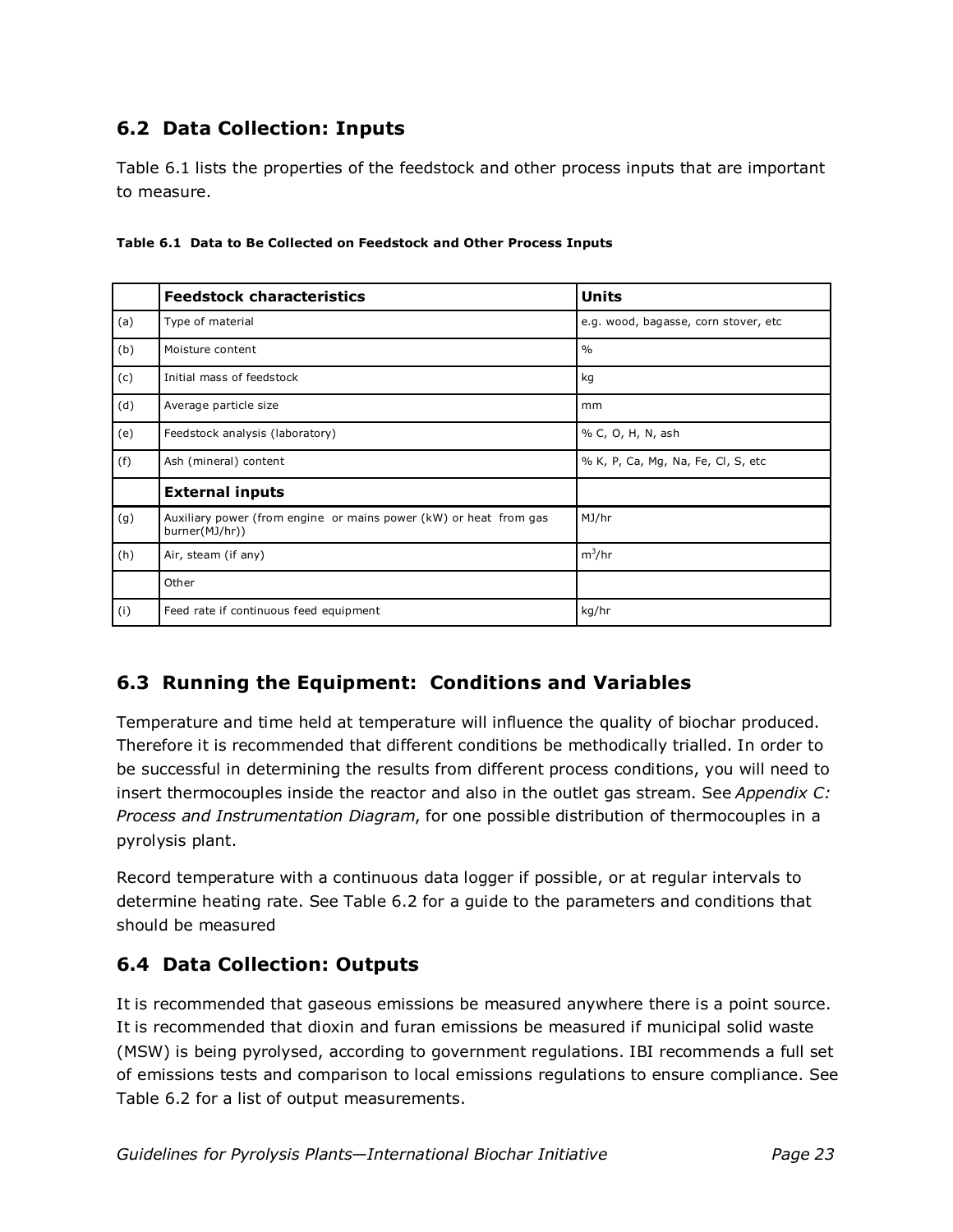#### **Table 6.2 Process Conditions and Parameters**

|     | <b>Initial conditions</b>                                                                                                                                                                                                                                  | <b>Units</b>                                                |
|-----|------------------------------------------------------------------------------------------------------------------------------------------------------------------------------------------------------------------------------------------------------------|-------------------------------------------------------------|
| (a) | $t_0$ (time at start of heating)                                                                                                                                                                                                                           | °C                                                          |
| (b) | T <sub>int</sub> (internal temperature)                                                                                                                                                                                                                    | °C                                                          |
| (c) | $T_{\text{out}}$ (outlet/flue gas temperature)                                                                                                                                                                                                             | °C                                                          |
| (d) | Flue gas composition                                                                                                                                                                                                                                       | %CO, $CO2$ ,<br>$H_2$ , CH <sub>4</sub> ,<br>$N_2$ , $NO_x$ |
| (e) | $m_{\text{out}}$ (mass of flue gas)<br>NB: measuring the mass of flue gas is difficult unless you have access to pitot tubes or annubars. The<br>alternative is to use the mass balance equations to calculate the mass, based on flue gas composition and | kg/hr                                                       |
|     | mass balance on the input feed and output biochar                                                                                                                                                                                                          |                                                             |
| (f) | Flow rate of flue gas through the chimney                                                                                                                                                                                                                  | $m^3/hr$                                                    |
| (g) | P <sub>int</sub> (pressure inside pyrolysis unit)                                                                                                                                                                                                          |                                                             |
|     | Pyrolysis conditions                                                                                                                                                                                                                                       |                                                             |
| (h) | $t_{00}$ (time at start of pyrolysis)                                                                                                                                                                                                                      | °C                                                          |
| (i) | $t_{\text{nend}}$ (time at end of pyrolysis)                                                                                                                                                                                                               | °C                                                          |
|     | Record (b) to (g) at $t_{n0}$                                                                                                                                                                                                                              |                                                             |
|     | Record (b) to (g) at t <sub>pend</sub>                                                                                                                                                                                                                     |                                                             |
|     | Final conditions                                                                                                                                                                                                                                           |                                                             |
| (j) | t <sub>end</sub> (time at end of cooling)                                                                                                                                                                                                                  | °C                                                          |
| (k) | Record (b) to $(q)$ at t <sub>end</sub>                                                                                                                                                                                                                    |                                                             |

#### **Table 6.3 Data to Be Collected on Process Outputs**

|     | <b>Biochar characteristics</b>                            | <b>Units</b>                                                                                                      |
|-----|-----------------------------------------------------------|-------------------------------------------------------------------------------------------------------------------|
| (a) | Mass of biochar produced                                  | kg                                                                                                                |
| (b) | Average particle size                                     | mm                                                                                                                |
| (c) | Biochar analysis (laboratory)                             | %total C, O, H, N                                                                                                 |
| (d) | Ash (mineral) content                                     | % K, P, Ca, Mg, Na, Fe, Cl, S, etc                                                                                |
|     | Analysis of flue gas and gas from oxidiser/engine         |                                                                                                                   |
| (e) | Total quantity of gas produced                            | kq                                                                                                                |
| (f) | Total quantity of each gas                                | kg CO, CO <sub>2</sub> , H <sub>2</sub> , CH <sub>4</sub> , N <sub>2</sub> , NO <sub>x</sub>                      |
| (g) | Quantity of gas produced for emissions standards purposes | ppm $NO_x$ , kg CO, CO <sub>2</sub> , CH <sub>4</sub> . From the engine<br>VOCs, SO <sub>x</sub> , and acid gases |

# **6.5. Quality Control**

Biochar should be sampled at different points throughout the process and tested as extensively as budgetary constraints allow in order to establish the process conditions that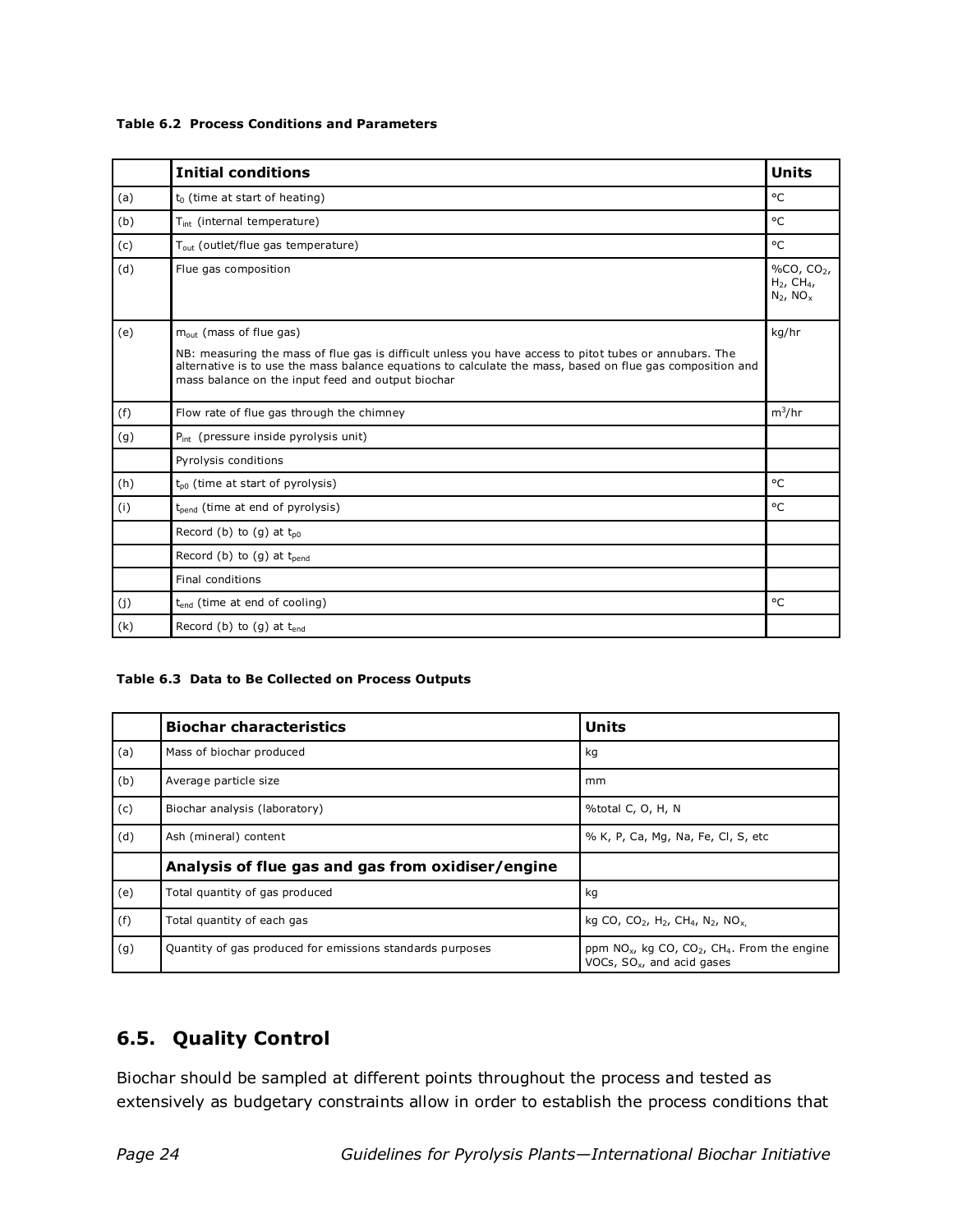produce a high quality product. This section outlines the range of biochar testing, in addition to the laboratory analyses mentioned in Table 6.3.

### *6.5.1 Eco-toxicity Testing*

To determine the suitability of a biochar material for improving soil health and agronomic performance, a minimum set of eco-toxicological assessments need to be undertaken. These tests will not guarantee the biochar has a positive influence on crop performance; however, they will assess any potential harm a poorly-produced biochar may impart in soil. Table 6.54 below gives analyses for the eco-toxicological assessment of biochar. Simple versions of these tests are described in IBI's A Guide to Conducting Biochar Trials (Major, J., 2009).

#### **Table 6.4 Ecological Toxicity Testing of Biochar**

| <b>Required</b><br>lanalysis           | <b>Recommended method</b>                                                                                                                                                                                                                                                              | Minimum criteria to be termed<br>biochar (or notes)                                                                                |
|----------------------------------------|----------------------------------------------------------------------------------------------------------------------------------------------------------------------------------------------------------------------------------------------------------------------------------------|------------------------------------------------------------------------------------------------------------------------------------|
| <b>Earthworm</b><br><b>lavoidance</b>  | Toxicity testing conducted using the Organisation for<br>Economic Co-operation and Development (OECD) earth-<br>worm avoidance method (OECD, 1984) as described in<br>Van Zwieten et al., 2004. Biochar is applied into OECD<br>standard soil at a rate of 1% w/w, with 10 replicates. | Biometrical analysis against controls should show<br>no biometrically significant earthworm avoidance<br>to the biochar treatment. |
| l Germination<br>l inhibition<br>assay | Germination inhibition is tested against three test species<br>using OECD standard soil (OECD 2004). Method descrip-<br>tion in Van Zwieten et al., 2009.                                                                                                                              | Biometrical analysis against controls should show<br>no biometrically significant decrease in plant<br>germination.                |

*(Australian New Zealand Biochar Researchers Network, 2009)*

#### *6.5.2 Germination Testing*

Simple germination testing is a basic test which can be carried out on site to ensure seeds are able to germinate in the biochar amended soil.

#### *6.5.3. Adsorption and Cation Exchange Capacity Testing*

Adsorption Capacity and Cation Exchange Capacity (CEC) are difficult to measure, but are important in understanding biochar's role in the soil. Adsorption capacity is the extent that biochar has activated carbon properties. CEC is the extent to which biochar has ion exchange properties. Many biochars exhibit significant and measurable amounts of CEC and adsorption capacity. Tests for these two qualities are described in, "*All Biochars are Not Created Equal, and How to Tell Them Apart",* (McLaughlin et al 2009).

#### *6.5.4 Agronomic Testing*

Once biochar is produced that is not harmful to plants, more extensive testing can be carried out to refine the operation of the pyrolysis production plant. If the eco-toxicity and germination tests are positive, it is recommended that agronomic testing be undertaken by a certified soil testing laboratory. An example of a comprehensive agronomic test for biochar is shown in Figure 6.1.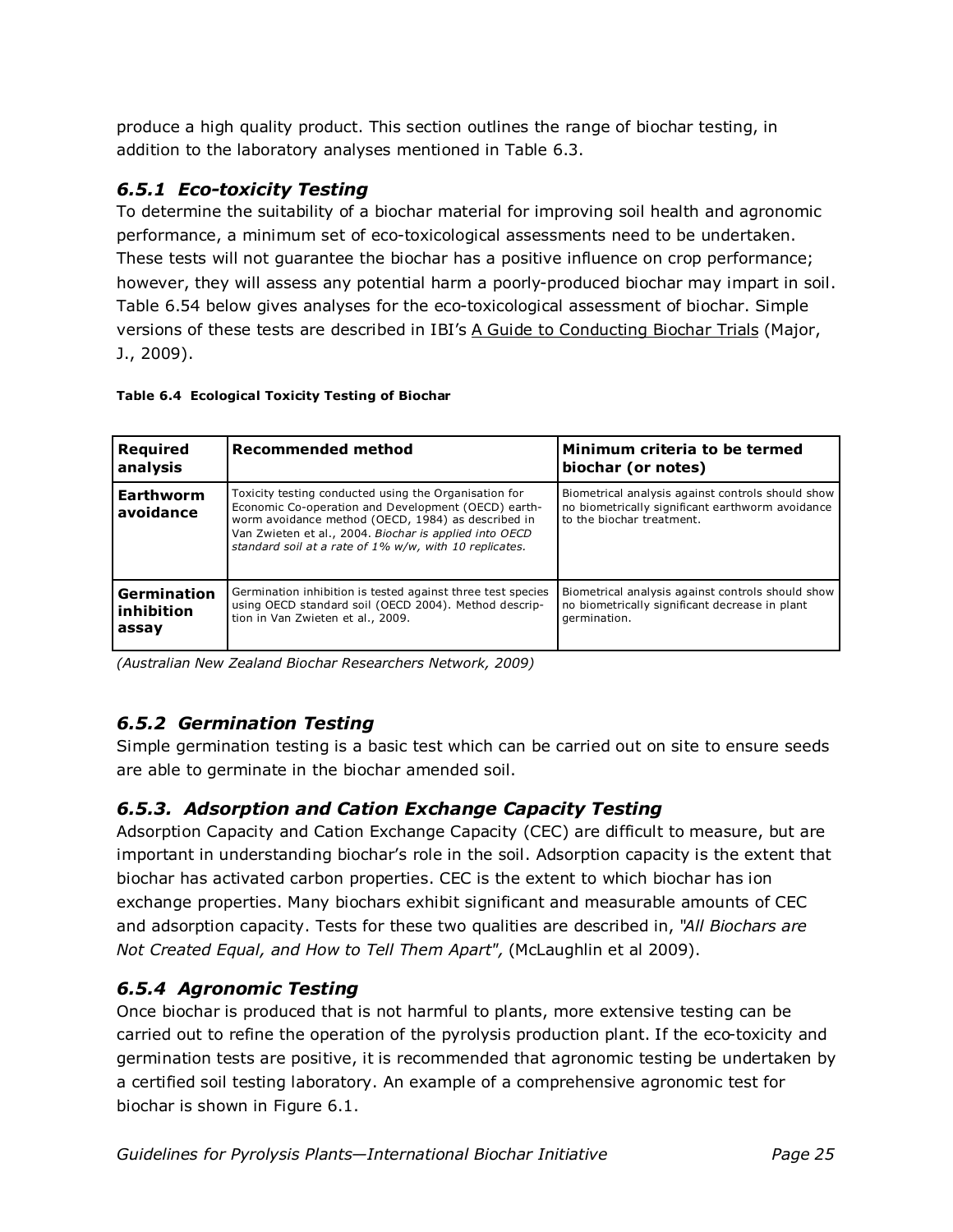| <b>Laboratory No</b>              |               | <b>Limit of</b>         |       |
|-----------------------------------|---------------|-------------------------|-------|
| <b>Sample ID</b>                  | Unit          | reporting               |       |
| EC                                | dS/m          | 0.01                    | 2.9   |
| pH (CaCl2)                        | pH units      | 0.04                    | 6.0   |
| <b>Colwell Phosphorus</b>         | mg/kg         | $\overline{\mathbf{c}}$ | 2100  |
| <b>Bray Phosphorus</b>            | mg/kg         | 0.06                    | 1400  |
| <b>Total Nitrogen</b>             | $\frac{9}{6}$ | 0.02                    | 1.1   |
| <b>Total Carbon</b>               | %             | 0.2                     | 21    |
| <b>KCI Extractable Ammonium-N</b> | mg/kg         | 0.3                     | 34    |
| <b>KCI Extractable Nitrate-N</b>  | mg/kg         | 0.2                     | <0.2  |
| <b>Organic Carbon</b>             | $\frac{9}{6}$ | 0.05                    | 17    |
| <b>Total Elements</b>             |               |                         |       |
| <b>Aluminium</b>                  | $\frac{0}{0}$ | 0.00024                 | 1.4   |
| <b>Arsenic</b>                    | mg/kg         | 3                       | $3$   |
| <b>Boron</b>                      | mg/kg         | 1.9                     | 12    |
| Calcium                           | $\frac{0}{0}$ | 0.00016                 | 4.6   |
| Cadmium                           | mg/kg         | 0.9                     | 1.2   |
| Cobalt                            | mg/kg         | 1.2                     | 6.3   |
| Chromium                          | mg/kg         | $\overline{1}$          | 27    |
| Copper                            | mg/kg         | 0.9                     | 24    |
| <b>Iron</b>                       | $\frac{9}{6}$ | 0.00016                 | 1.7   |
| <b>Potassium</b>                  | $\frac{0}{6}$ | 0.0038                  | 0.69  |
| <b>Magnesium</b>                  | %             | 0.0001                  | 0.38  |
| <b>Manganese</b>                  | mg/kg         | 1                       | 1400  |
| Molybdenum                        | mg/kg         | 1.2                     | 1.2   |
| <b>Sodium</b>                     | $\frac{0}{0}$ | 0.0007                  | 0.30  |
| <b>Nickel</b>                     | mg/kg         | 1.3                     | 8.9   |
| <b>Phosphorus</b>                 | $\frac{0}{0}$ | 0.0003                  | 1.1   |
| Lead                              | mg/kg         | 1.7                     | 10    |
| <b>Sulfur</b>                     | $\frac{9}{6}$ | 0.0022                  | 0.15  |
| <b>Selenium</b>                   | mg/kg         | 6.6                     | < 6.6 |
| Zinc                              | mg/kg         | 1.1                     | 97    |

| <b>Laboratory No</b>                           |              | <b>Limit of</b> |     |
|------------------------------------------------|--------------|-----------------|-----|
| <b>Sample ID</b>                               | Unit         | reporting       |     |
| <b>Exchangeable Cations</b>                    | $cmol(+)/kg$ | 0.034           |     |
| <b>Aluminium</b>                               | $cmol(+)/kg$ | 0.013           | 1.6 |
| <b>Calcium</b>                                 | $cmol(+)/kg$ | 0.085           | 29  |
| <b>Potassium</b>                               | $cmol(+)/kg$ | 0.003           | 8.3 |
| <b>Magnesium</b>                               | $cmol(+)/kg$ | 0.001           | 9.9 |
| <b>Manganese</b>                               | $cmol(+)/kg$ | 0.037           | 2.5 |
| <b>Sodium</b>                                  |              |                 | 11  |
| <b>Exchangeable Cations with pre digestion</b> |              |                 |     |
| <b>Aluminium</b>                               | $cmol(+)/kg$ | 0.034           | 5.3 |
| Calcium                                        | $cmol(+)/kg$ | 0.013           | 80  |
| <b>Potassium</b>                               | $cmol(+)/kg$ | 0.085           | 9.3 |
| <b>Magnesium</b>                               | $cmol(+)/kg$ | 0.003           | 17  |
| <b>Manganese</b>                               | $cmol(+)/kg$ | 0.001           | 4.5 |
| <b>Sodium</b>                                  | $cmol(+)/kg$ | 0.037           | 12  |

#### **Figure 6.1 An Example of a Comprehensive Agronomic Test for Biochar**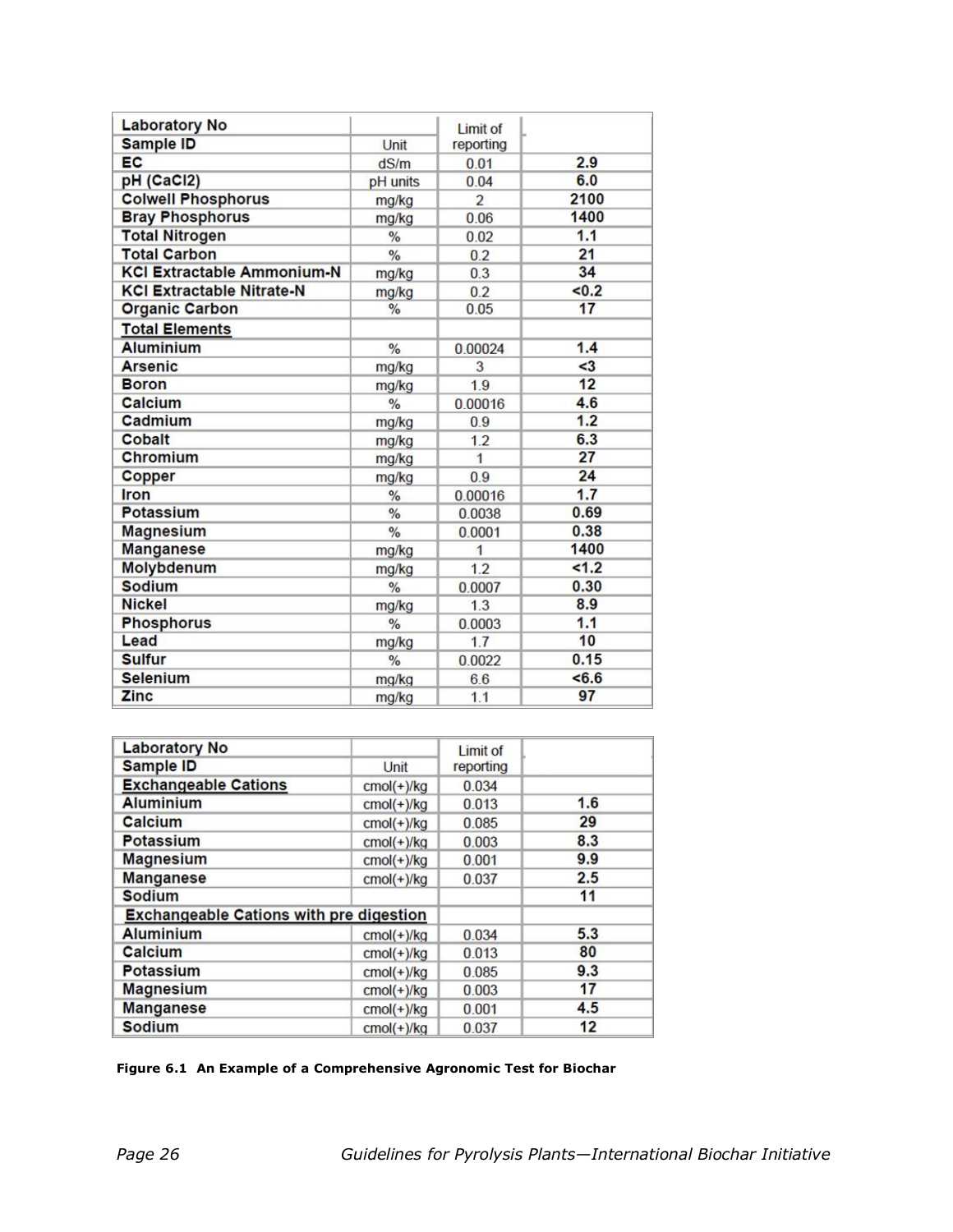# *6.5.5 Field Trials*

Field trials are the final step in testing the efficacy of the biochar. See IBI's "A Guide to Conducting Biochar Trials‖ (Major, J., 2009). This guide is available as a free downloadable pdf file on the IBI web site at www.biochar-international.org/publications/IBI.

# **6.6 Data Analysis**

Appendix B provides some of the equations required to calculate relevant pyrolysis plant characteristics.

# **APPENDICES**

# **APPENDIX A: EXAMPLES OF ENVIRONMENTAL PROTECTION LEGISLATION**

Please note: This Appendix gives a few examples of environmental protection authorities at National and State or Provincial levels and the legislation they administer. Please contact your local authority for information relevant to your location.

#### **Australia**

Department of the Environment, Water, Heritage and the Arts www.environment.gov.au Environment Protection and Biodiversity Conservation Act www.environment.gov.au/epbc/index.html

#### **India**

Ministry of Environment and Forests www.moef.nic.in/index.php The Air (Prevention and Control of Pollution) Act www.envfor.nic.in/legis/air/air1.html

#### **New Zealand** Ministry for the Environment www.mfe.govt.nz

#### **UK/Europe**

Environment Agency (Emissions and Pollution) www.environment-agency.gov.uk/ DEFRA (Waste Incineration) http://www.defra.gov.uk/environment/index.htm European Union Environment IPPC http://ec.europa.eu/environment/air/pollutants/stationary/ippc/index.htm

*Guidelines for Pyrolysis Plants—International Biochar Initiative Page 27*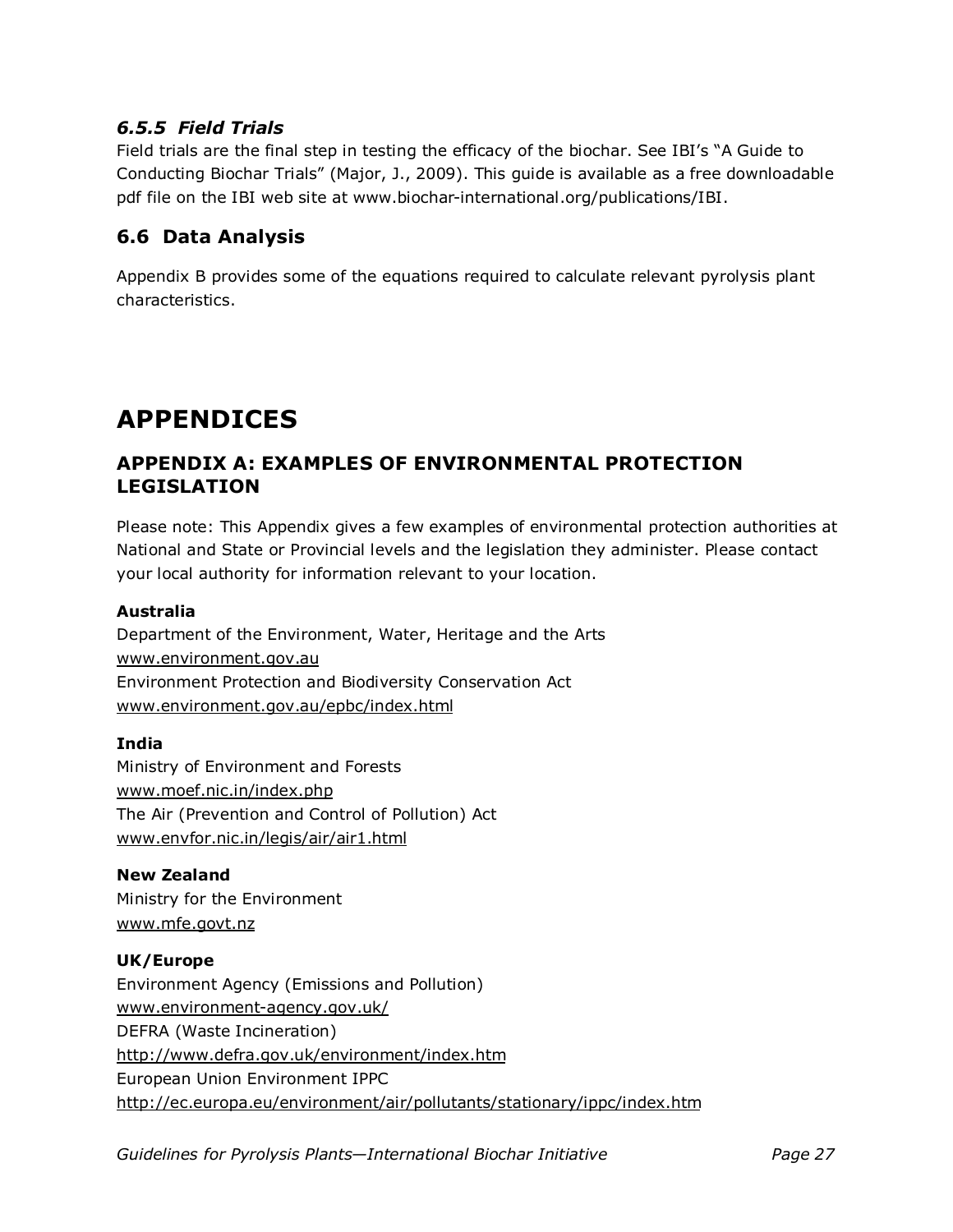#### **United States - National**

United States Environmental Protection Agency www.epa.gov Clean Air Act www.epa.gov/lawsregs/laws/caa.html

#### **United States –State of California**

California Environmental Protection Agency www.calepa.ca.gov Laws and Regulations www.arb.ca.gov/html/lawsregs.htm

# **APPENDIX B: GASIFIER TESTING**

The following test procedures for gasifiers may be adapted for use with small pyrolysis plants. They contain information on operation, maintenance and safety considerations which is highly applicable to small pyrolysis plants.

#### **Guideline for Safe and Eco-Friendly Biomass Gasification**

Intelligent Energy Europe www.gasification-guide.eu/

#### **Test Procedures for Gasifier Systems**

Indian Institute of Technology, Mumbai www.me.iitb.ac.in/~garp/sit2000\_dual\_fuel.pdf www.me.iitb.ac.in/~garp/sit2000\_sipge.pdf www.me.iitb.ac.in/~garp/sit2000\_thermal.pdf

# **APPENDIX C: EQUATIONS FOR BASIC DATA ANALYSIS**

# **1. Gas Analysis**

Total quantity of gas produced:

 $m_{gas\ total}$  (kg) = Flow rate (m<sup>3</sup>/s) x gas density (kg/m<sup>3</sup>) x time (s)

Energy value of gas produced:

 $Q_{\text{gas out}}$  (kJ) =  $m_{\text{gas total}}$  (kg) x  $CV_{\text{gas out}}$  (kJ/kg)

Where CV is the calorific value.

Quantity of each component gas, eg carbon dioxide: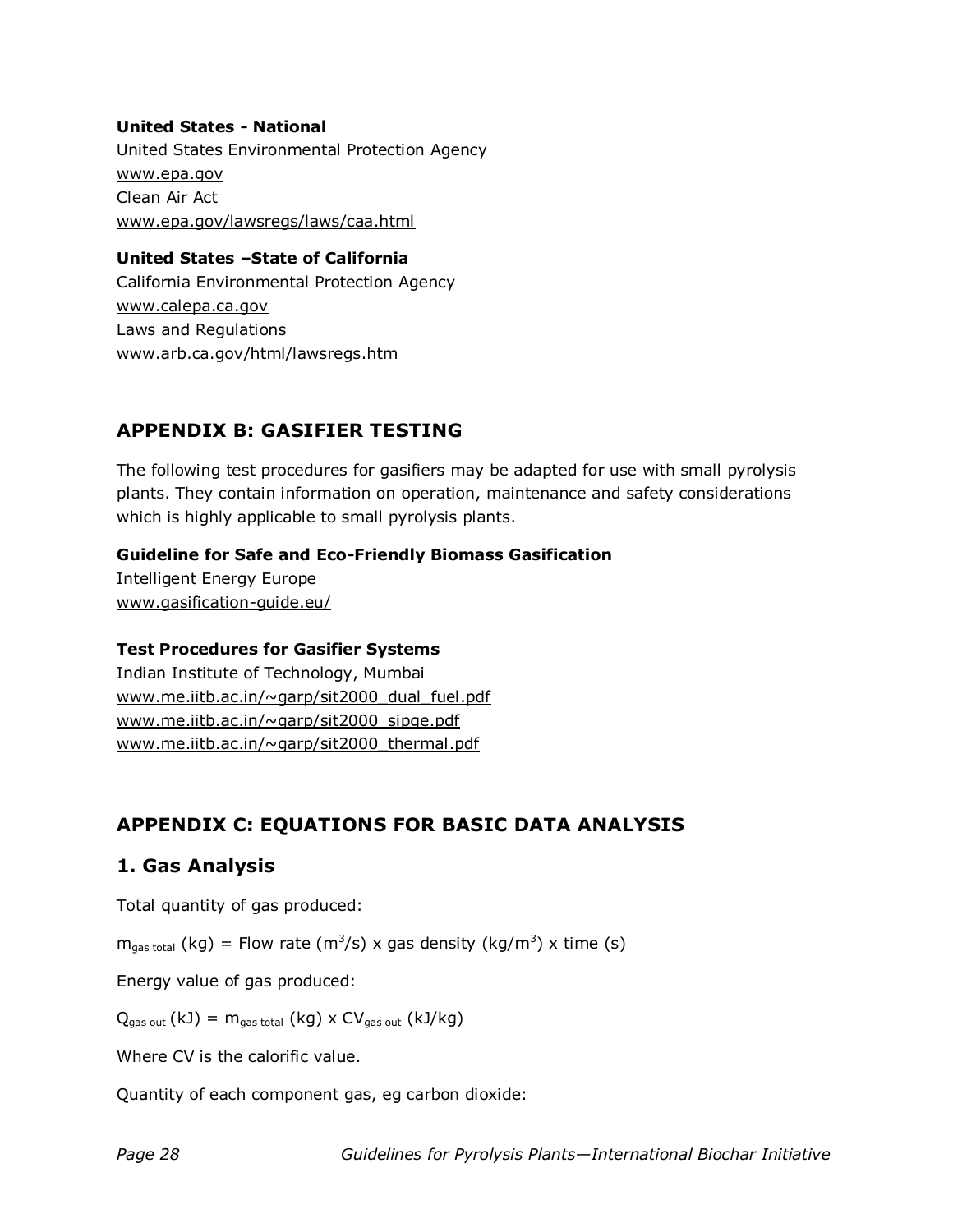$m_{CO2}$  (kg) = Flow rate (m<sup>3</sup>/s) x gas density (kg/m<sup>3</sup>) x time (s)

NOx or other emissions as per gas chromatograph measurements to be compared with emissions standards.

### **2. Char Yield**

Biochar yield (%):

$$
\% y_{char} = \frac{100 m_{char}}{m_{biomass}}
$$

Biochar volatile matter content  $(\%):$  \  $\%$ 

$$
\%VM = \frac{100 \, m_{char} - m_{cc}}{m_{char}}
$$

Biochar ash content (%):

$$
\% A = \frac{100 m_{ash}}{m_{char}}
$$

Biochar fixed-carbon content (%):  $\frac{9}{2}$ 

$$
\%fc = 100 - \%VM - \%CA
$$

Biochar fixed-carbon yield (%): *ash biomass*  $f_c$  – <sup>70</sup>  $y_{char}$   $\boxed{100 \ 1 - m_{ash}/m}$  $y_{fc} = % y_{char} \frac{96 f c}{100}$  $100 \frac{1 - m_{ash}}{m}$ %  $y_{fc} = % y_{char} \frac{96}{1000}$ 

Where

$$
m_{\text{biomass}}
$$
 = dry biomass mass [kg]

- $m_{char}$   $=$  dry char mass after pyrolysis [kg]
	- $m_{cc}$ = dry mass of carbonised carbon determined in proximate analysis according to ASTM D 1762-84 [kg]
	- *mash* = dry ash mass determined in proximate analysis according to ASTM D 1762-84 [kg]

# **3. Mass Balance**

Mass Balance

 $m_{\text{feedback in}} + m_{\text{air in}} = m_{\text{biochar out}} + m_{\text{gas out (CO + CO2 + H2 + CH4 + N2 + CxHyOz + CaHb)}}$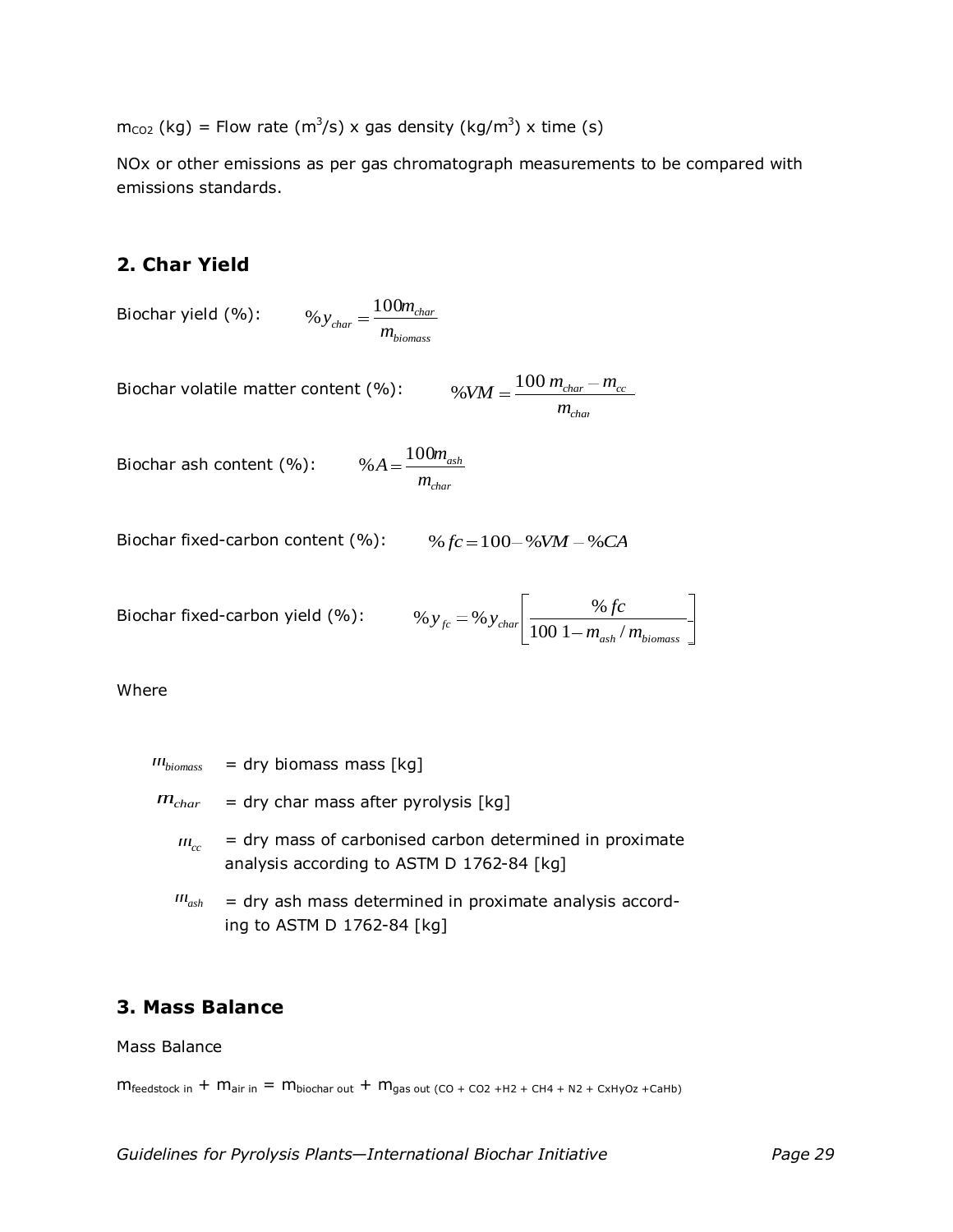# **APPENDIX D. PROCESS INSTRUMENTATION DIAGRAM**

See the diagram at right for an example of a Process Instrumentation Diagram (PID). This particular PID was produced by Stephen Joseph for Cornell University.

# **REFERENCES**

Australian New Zealand Biochar Researchers Network (2009) Guidelines for a Safe Biochar Industry, http://www.anzbiochar.org

Joseph, S. (2009) Open Source Pyrolysis Kiln, for Cornell University.

Lehmann, J. and Joseph S. (2009) Biochar for Environmental Management: Science and Technology, London, UK, 416 pp.

McLaughlin, H., Anderson, P. S., Shields F. E., Reed T. B. (2009) All Biochars are Not Created Equal and How to Tell them Apart, North American Biochar Conference, Boulder, CO, http://www.biochar-international.org/node/1029

Major, J. (2009) A Guide to Conducting Biochar Trials, International Biochar Initiative, http://www.biochar-international.org/sites/default/files/ IBI%20Biochar%20Trial% 20Guide%20final.pdf

Roberts K, Gloy B, Joseph S, Scott N and Lehmann J (2010) Life cycle assessment of biochar systems: Estimating the energetic, economic and climate change potential, Environmental Science and Technology 44, 827–833.